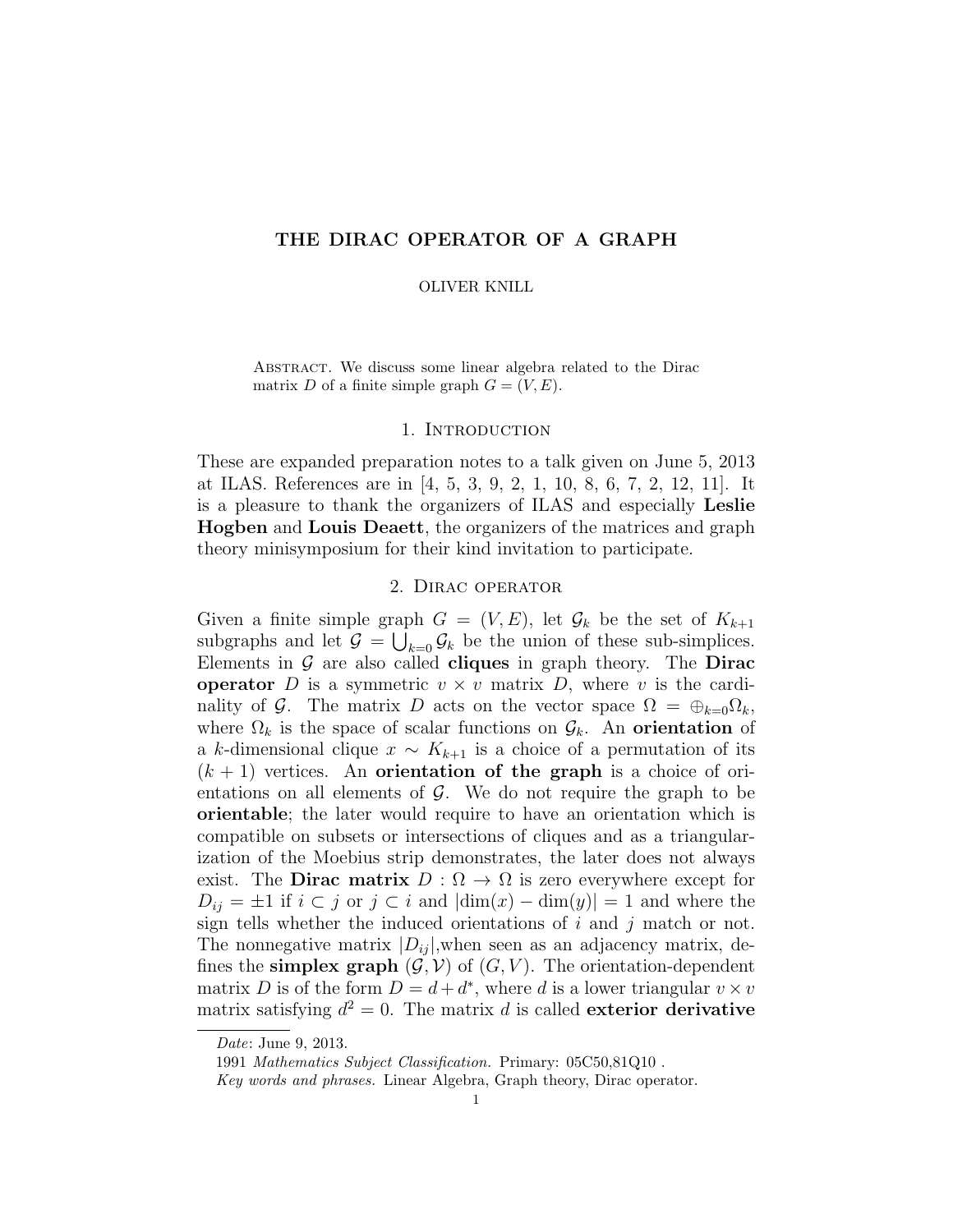and decomposes into blocks  $d_k$  called **signed incidence matrices** in graph theory. The operator  $d_0$  is the **gradient**,  $d_1$  is the **curl**, and the adjoint  $d_0^*$  is the **divergence** and  $\text{div}(\text{grad}(f)) = d_0^* d_0 f$  restricted to functions on vertices is the **scalar Laplacian**  $L_0 = B - A$ , where B is the diagonal degree matrix and A is the adjacency matrix. The **Laplace-Beltrami** operator  $D^2 = L$  is a direct sum of matrices  $L_k$ defined on  $\Omega_k$ , the first block being the scalar Laplacian  $L_0$  acting on scalar functions. To prove  $d \circ d = 0$  in general, take  $f \in \Omega, x \in \mathcal{G}_k$ and compute  $d \circ df(x) = d(\sum_i f(x_i)\sigma(x_i)) = \sum_{i,j} \sigma(i)\sigma(j(i))f(x_{ij}),$ where  $x_i$  is the simplex with vertex i removed. Now, independent of the chosen orientations, we have  $\sigma(i)\sigma(j(i)) = -\sigma(j)\sigma(i(j))$  because permutation signatures change when the order is switched. For example, if x is a tetrahedron, then the  $x_{ij}$  is an edge and each appears twice with opposite orientation. This just given definition of d could be done using antisymmetric functions  $f(x_0, \ldots, x_n)$ , where  $df(x_0, ..., x_{n+1}) = \sum_{i=0}^{n+1} (-1)^i f(x_0, ..., x_i, ..., x_{n+1})$  but the use of ordinary functions on simplices is more convenient to implement, comes historically first and works for any finite simple graph. A basis for all cohomology groups of any graph is obtained less than two dozen lines of Mathematica code without referring to any external libraries. Instead of implementing a tensor algebra, we can use linear algebra and graph data structures which are already hardwired into modern software. Some source code is at the end. Dirac operators obtained from different orientations are unitary equivalent - the conjugation is given by diagonal  $\pm 1$  matrices, even so choosing an orientation is like picking a basis in any linear algebra setting or selecting a specific gauge in physics. Choosing an orientation fixes a "spin" value at each vertex of  $\mathcal G$  and does not influence the spectrum of  $D$ , nor the entries of  $L$ . Like spin or color in particle physics, it is irrelevant for quantum  $\dot{u} = iLu$ or wave mechanics  $\ddot{u} = -Lu$  and only relative orientations matter for cohomology. While the just described notions in graph theory are close to the notions in the continuum, the discrete setup is much simpler in comparison: while in the continuum, the Dirac operator must be realized as a matrix-valued differential operator, it is in the discrete a signed adjacency matrix of a simplex graph.

### 3. Calculus

Functions on vertices  $V = \mathcal{G}_0$  form the  $v_0$ -dimensional vector space  $\Omega_0$  of scalar functions. Functions on edges  $D = \mathcal{G}_1$  define a  $v_1$ dimensional vector space  $\Omega_1$  of 1-forms, functions on triangles form a v<sub>2</sub>-dimensional vector space  $\Omega_2$  etc. The matrix  $d_0 : \Omega_0 \to \Omega_1$  is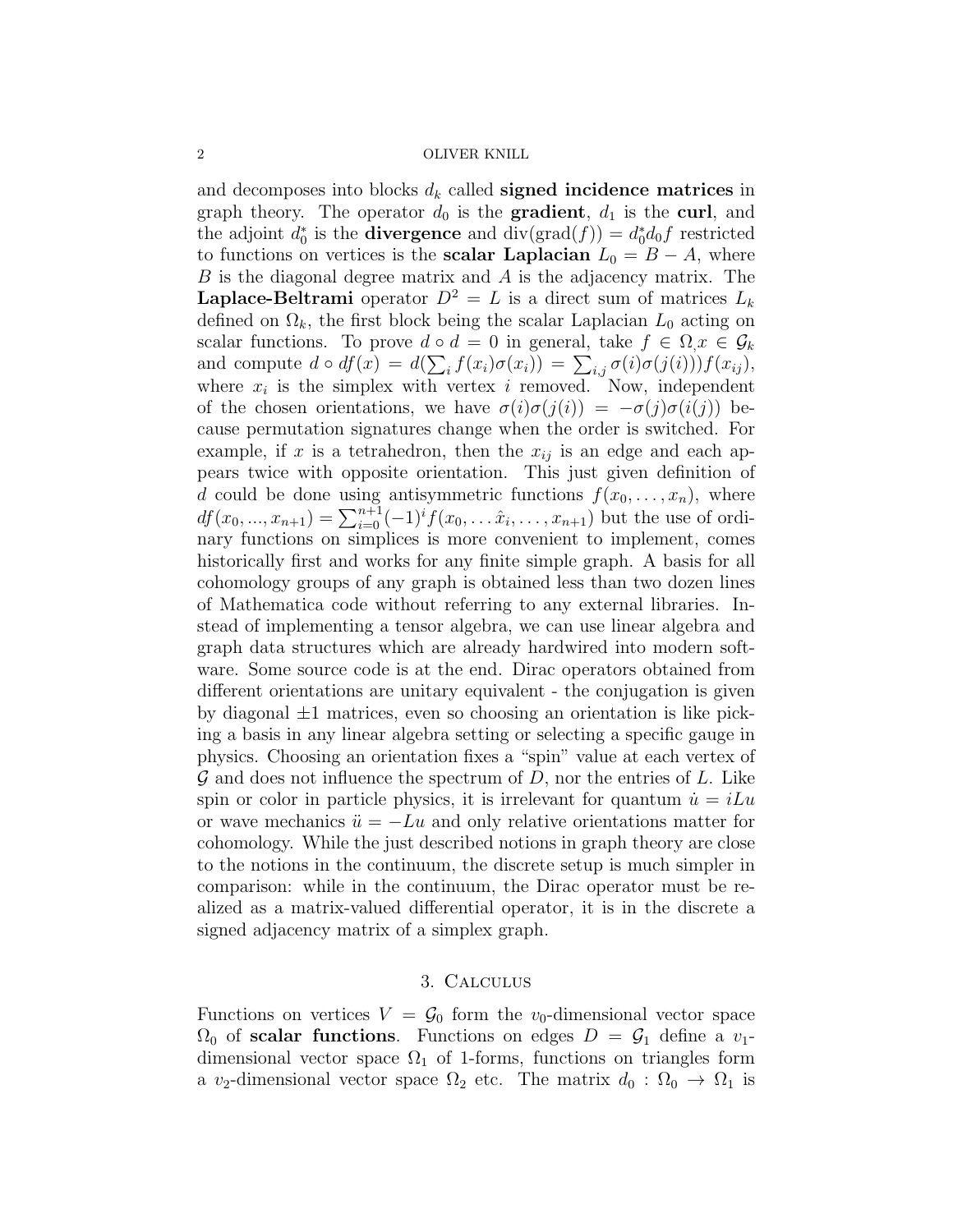the **gradient**. As in the continuum, we can think of  $d_0 f$  as a **vector field**, a function on the edges given by  $d_0(f(a, b)) = f(b) - f(a)$ , think of the value of  $d_0f$  on an edge e as a **directional derivative** in the direction e. The orientation on the edges tells us in which direction this is understood. If a vertex  $x$  is fixed and an orientation is chosen on the edges connected to x so that all arrows point away from  $x$ , then  $df(x, y) = f(y) - f(x)$ , an identity which explains a bit more the name "gradient". The matrix  $d_1 : \Omega_1 \to \Omega_2$  maps a function on edges to a function on triangles. It is called the curl because it sums up the values of  $f$  along the boundary of the triangle and is a discrete line integral. As in the continuum, the "velocity orientations" chosen on the edges and the orientation of the triangle play a role for line integrals. We check that  $\text{curl}(\text{grad}(f)) = 0$  because for every triangle the result is a sum of 6 values which pairwise cancel. Now look at the adjoint matrices  $d_0^*$  and  $d_1^*$ . The signed incidence matrix  $d_0^*$  maps a function on edges to a function on vertices. Since it looks like a discretization of divergence - we count up what "goes in" or "goes out" from a vertex - we write  $d_0^* f = \text{div}(f)$ . We have  $d_0^* d_0 = \text{div}(\text{grad}(f)) = \Delta f = L_0 f$ . The Laplacian  $L_1$  acting on one-forms would correspond to  $\Delta F$  for vector fields  $F$ . We have seen already that the matrix  $D^2$  restricted to  $\Omega_0$  is the **combinatorial Laplacian**  $L_0 = B - A$ , where B is the diagonal degree matrix and A is the adjacency matrix. The story of multi-variable calculus on graphs is quickly told: if  $C$  is a curve in the graph and  $F$  a vector field, a function on the oriented edges, then the line integral  $\int_C F dr$  is a finite sum  $\sum_e F(e)$  where  $e' = 1$  if the path goes with the orientation and  $e' = -1$  otherwise. The function  $e'$  on the edges of the path is the analogue of the velocity vector. The identity  $\int_C \nabla f \, dr = f(b) - f(a)$  is due to cancellations inside the path and called the fundamental theorem of line integrals. A surface S is a collection of triangles in G for which the boundary  $\delta S$ is a graph. This requires that orientations on intersections of triangles cancel; otherwise we would get a chain. Abstract simplicial complexes is the frame work in which the story is usually told but this structure needs some mathematical maturity to be appreciated, while restricting to calculus on graphs does not. Given a function  $F \in \Omega^2$ , define the flux  $\int_{S} F dS$  as the finite sum  $\sum_{t \in S} F(t) \sigma(t)$ , where  $\sigma(t)$  is the sign of the orientation of the simplex t. While  $\delta S$  is a **chain** in general, element in the free group generated by  $\mathcal{G}$ , the assumption that  $\delta S$  is a graph leads immediately to **Stokes theorem**  $\int_S dF \ dS = \int_{\delta S} F \ dr$ . If the surface  $S$  has no boundary, then the sum is zero. An example is when  $S$  is a graph which is a triangularization of a compact orientable surface and the triangles inherit the orientation from the continuum. The exterior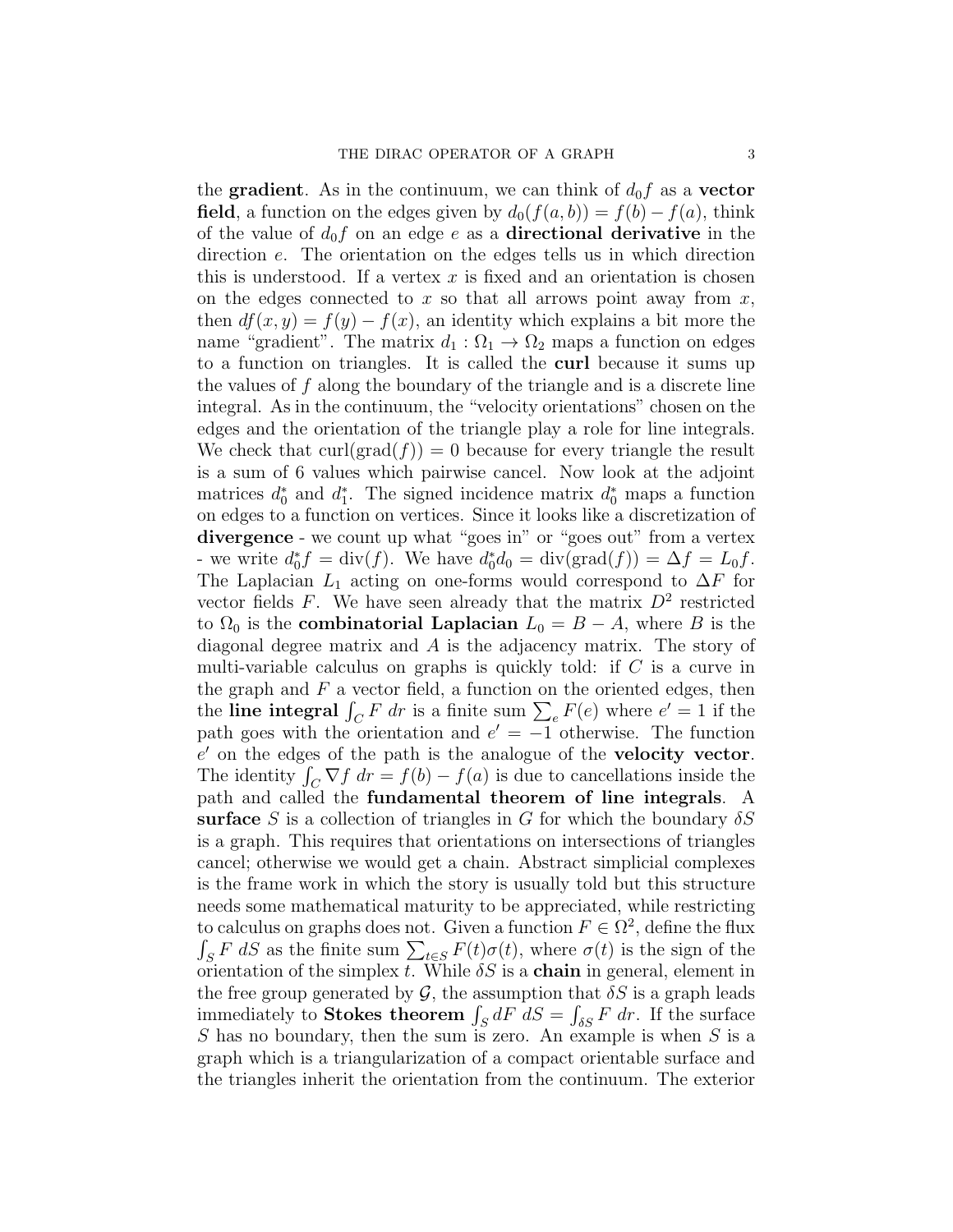derivative  $d_k$  is the block part of D mapping  $\Omega_k$  to  $\Omega_{k+1}$ . It satisfies  $d_{k+1}d_k = 0$ . Stokes theorem in general assures that  $\int_R df = \int_{\delta R} f$  if f is in  $\Omega_{k-1}$  and R is a subset in  $\mathcal{G}_k$  for which  $\delta R$  is a graph. For  $k = 3$ , where R is a collection of  $K_4$  subgraphs for which the boundary  $S = \delta R$  is a graph, the later has no boundary and  $\int_R df = \int_S f$  is the divergence theorem. We have demonstrated in this paragraph that tools built by Poincar´e allow to reduce calculus on graphs to linear algebra. In general, replacing continuum structures by finite discrete ones can reduce some analysis to combinatorics, and some topology to graph theory.

# 4. Cohomology

The v-dimensional vector space  $\Omega$  decomposes into subspaces  $\bigoplus_{k=0}^{n} \Omega_k$ , where  $\Omega_k$  is the vector space of k-forms, functions on the set  $\mathcal{G}_k$  of k-dimensional simplices in G. If the dimension of  $\Omega_k$  is  $v_k$ , then  $v = \sum_{k=0} v_k$  and  $v_k$  is the number of k-dimensional cliques in G. The matrices  $d_k$  which appear as lower side diagonal blocks in  $D$  belong to linear maps  $\Omega_k \to \Omega_{k+1}$ . The identity  $d_k \circ d_{k-1} = 0$  for all k is equivalent to the fact that  $L = D^2$  has a block diagonal structure. The kernel  $C_k$  of  $d_k : \Omega_k \to \Omega_{k+1}$  is called the vector space of cocycles. It contains the image  $Z_{k-1}$  of  $d : \Omega_{k-1} \to \Omega_k$ , the vector space of **coboundaries**. The quotient space  $H^k(G) = C_k(G)/Z_{k-1}(G)$ is called the  $k<sup>3</sup>$ th cohomology group of the graph. Its dimension  $b_k$  is called the k'th **Betti number**. With the **clique polynomial**  $v(x) = \sum_{k=0} v_k x^k$  and the **Poincaré polynomial**  $p(x) = \sum_{k=0} b_k x^k$ , the Euler-Poincaré formula tells that  $v(-1) - p(-1) = 0$ , we have  $v(1) = v$  and  $p(1) = \dim(\ker(D))$  so that  $v(1) - p(1)$  is the number of nonzero eigenvalues of D. Linear algebra relates the topology of the graph with the matrix  $D$ . The proof of the Euler-Poincaré formula needs the **rank-nullity theorem**  $v_k = z_k + r_k$ , where  $z_k = \text{ker}(d_k)$  and  $r_k = \text{im}(d_k)$  as well as the formula  $b_k = z_k - r_{k-1}$  which follows from the definition  $H^k(G) = C_k(G)/Z_{k-1}(G)$ : the dimension of a quotient vector space is equal to the dimension of the orthogonal complement. If we add up these two equations, we get  $v_k - v_k = r_k - r_{k-1}$ . The sum over k, using  $r_0 = r_{n+1} = 0$ , telescopes to 0. We have proven the **Euler-Poincaré formula**. For example, if G has no tetrahedra, then the Euler-Poincaré formula tells for a connected graph that  $v - e + f = v_0 - v_1 + v_2 = 1 - b_1 + b_2$ . If G is a triangularization of a surface of genus g, then  $b_2 = 1$ ,  $b_1 = 2g$  which leads to the formula  $v - e + f = 2 - 2g$ . An other example is the circular graph  $G = C_n$ , where  $v_0 = v_1 = n$  and  $b_0 = b_1 = 1$ . A constant nonzero function on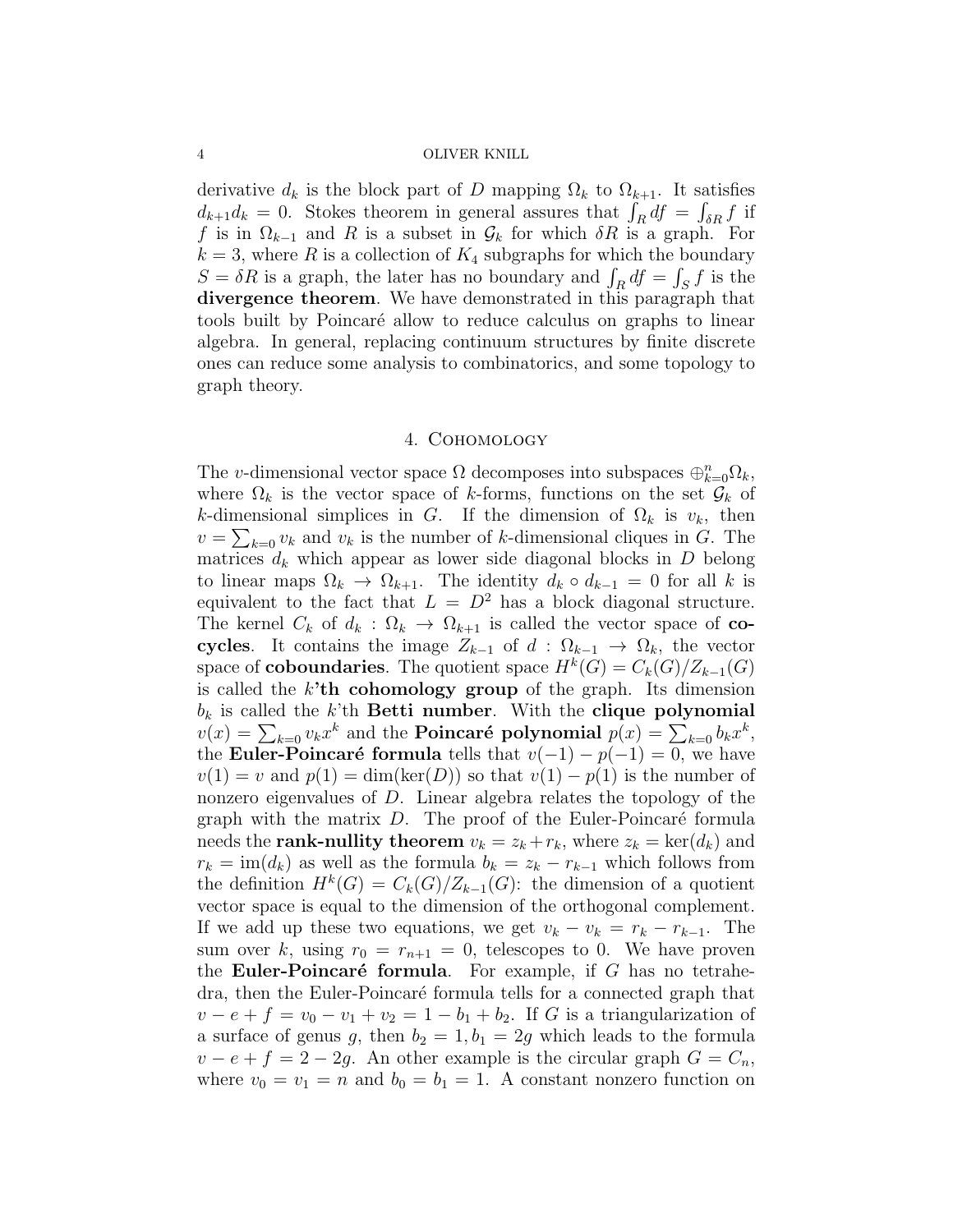the vertices is a representative of  $H^0(G)$  and a constant nonzero function on the edges is a representative of  $H^1(G)$ . If  $H^0(G)$  and  $H^n(G)$ are both one-dimensional and all other  $H^k(G)$  are trivial, the graph is called a homology sphere graph. It can be a triangularization of the usual sphere but does not need to be as a triangularization of the Poincaré homology sphere. For triangularizations of compact  $n$ dimensional manifolds, we have the **Poincaré duality**  $b_k = b_{n-k}$ , the reason being that the dual triangularization has the same Poincaré polynomial and that the dual triangularization is homotopic, leading to the same cohomologies. This can be generalized to graph theory: whenever  $G$  has the property that there exists a dual graph which is homotopic, then Poincaré duality holds. The Betti numbers  $b_k$  are significant because they are independent of homotopy deformations of the graph as we will see below. We will also see that they can be read off as  $dim(ker(L_k))$ , so that everything is reduced to linear algebra. These ideas were all known to Poincaré, who used finite-dimensional combinatorial theory to understand what was later called de Rham cohomology of differential forms on compact smooth manifolds. Historically, the setup in the continuum needed more work and Georges de Rham was among the mathematicians who made the connection between the discrete and the continuum rigorous. This paragraph should have shown that the cohomology theory on graphs just needs some knowledge of linear algebra.

# 5. Super symmetry

The vector space  $\Omega$  is the direct sum of the **Bosonic subspace**  $\Omega_b =$  $\oplus\Omega_{2k}$  and the **Fermionic subspace**, the span of all  $\Omega_{2k+1}$ . Let P be the diagonal matrix which is equal to 1 on  $\Omega_b$  and equal to  $-1$  on  $\Omega_f$ . For any linear map on A, define the super trace  $str(A) = tr(AP)$ . The relations  $L = D^2, 1 = P^2, DP + PD = 0$  define what Witten called super symmetry in 0 dimensions. We prove here two symmetries of the spectrum of D: the first is the symmetry  $\lambda \leftrightarrow -\lambda$ . The spectrum of D is symmetric with respect to 0 because if  $\lambda$  is an eigenvalue of D then  $-\lambda$  is an eigenvalue: if  $Df = \lambda f$ , then  $DPf = -PDf = -P\lambda f = -\lambda Pf$ . The vector Pf is the "antiparticle" to the "particle"  $f$ . Apply  $P$  again to this identity to get  $D(Pf) = -\lambda(Pf)$ . Therefore, Pf is an eigenvector to the eigenvalue  $-\lambda$ . Now, we show that if  $\lambda$  is an eigenvalue of L to the eigenvector f then it is also an eigenvalue of L to the eigenvector Df. If  $Lf = \lambda f$ , then  $L(Df) = DLf = D\lambda f = \lambda(Df)$ . The two eigenvectors f, Df belonging to the eigenvalue  $\lambda$  are perpendicular if we have chosen a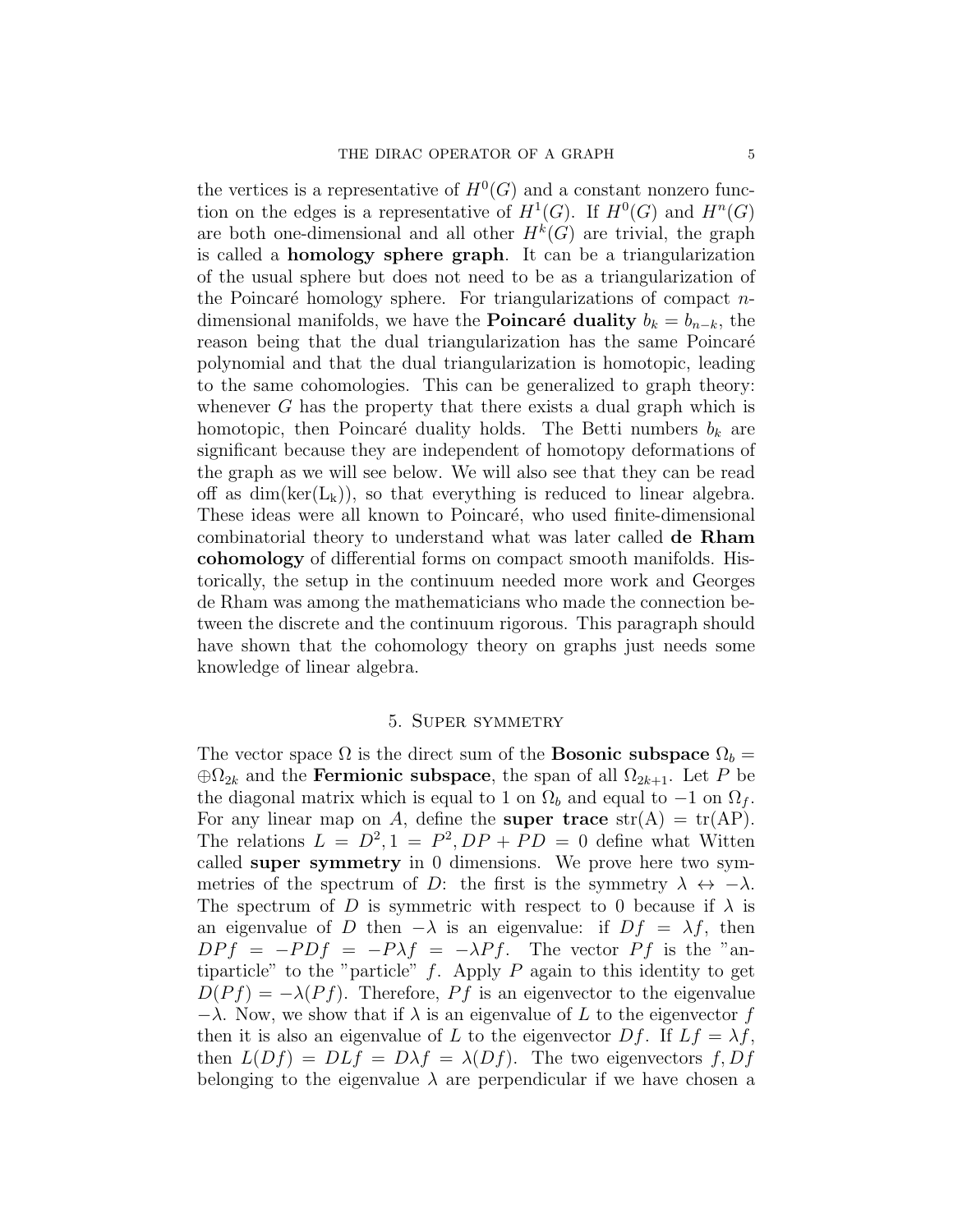basis so that  $\Omega_f$  and  $\Omega_b$  are perpendicular. The nonzero eigenvalues in  $\Omega_b$  therefore pair with nonzero eigenvalues in  $\Omega_f$ . This leads to the identity  $str(L^k) = 0$  for all  $k > 0$  and to the McKean-Singer formula str(e<sup>-tL</sup>) =  $\chi$ (G). More generally, str(exp(f(D))) =  $\chi$ (G) for any analytic function which satisfies  $f(0) = 0$ . The reason is that the even part of  $exp(f(D))$  can be written as  $g(L)$  and that the odd part is zero anyway because there are only zeros in the diagonal. By continuity and Weierstrass, it is even true for all continuous functions. To summarize, we have seen that the spectrum  $\sigma(D)$  of D is determined by the spectrum of L and given as  $\pm \sqrt{\sigma(L)}$  as a set. Because every nonzero eigenvalue of D comes as pair  $-\lambda$ ,  $\lambda$ , each nonzero eigenvalue of L had to appear twice. The McKean-Singer symmetry gave even more information: the pairs belong to different subspaces  $\Omega_f$  and  $\Omega_b$ . Let us mention more anti-commutation structure which goes under the name "super symmetry". Let  $\{A, B\} = AB + BA$  denote the **anticommutator** of two square matrices A, B. We have  $\{d_k, d_l\} = 0$  and  $\{D_k, D_l\} = 2\delta_{kl}g_k$ , where  $D_k = d_k + d_k^*$  and  $g_k = d_k d_k^* + d_k^* d_k$ . While this again reflects the fact that  $D^2 = L$  is block diagonal, it explains a bit the relation with the **gamma matrices**  $\gamma^k$  introduced in the continuum to realize the anti-commutation relations  $\{\gamma^k, \gamma^l\} = -2\delta_{lk}$  and which was the starting point of Dirac to factor the d'Alembert Laplacian  $-\Delta$ . The first order differential operator  $D = \sum_i \gamma^i \delta_i$  is now the square root of L. Such gymnastics is not necessary in the discrete because the exterior derivative and exterior bundle formalism are already built into the graph  $\mathcal{G}$ .

# 6. Hodge theory

Vectors in the kernel of  $L_k$  are called **harmonic** k-forms. For graphs, where  $L$  is a finite matrix, the Hodge theory is part of linear algebra. Our goal is to prove the Hodge theorem, which states that the dimension dim(ker( $L_k$ )) of the harmonic k-forms is equal to  $b_k$ . The theorem also assures that cohomology classes are represented by harmonic forms. Because of  $\langle d_0 f, d_0 f \rangle = \langle f, Lf \rangle$ , the kernel of  $L_0 = d_0^* d_0$ is the same as the kernel of  $d_0$ , which consists of all functions f which are locally constant. The number  $b_0$  therefore has an interpretation as the number of connected components of G. But lets start with the proof: first of all, we know that  $Lf = 0$  is equivalent to the intersection of  $df = 0$  and  $d^*f = 0$  because  $\langle f, Lf \rangle = \langle df, df \rangle + \langle d^*f, d^*f \rangle$  shows that  $Lf = 0$  is equivalent to  $df = d*f = 0$ . We know already that the kernel of  $L$  and the image of  $L$  are perpendicular because  $L$  is a symmetric matrix. We also know from  $\langle dg, d^*h \rangle = \langle d^2g, h \rangle = 0$  that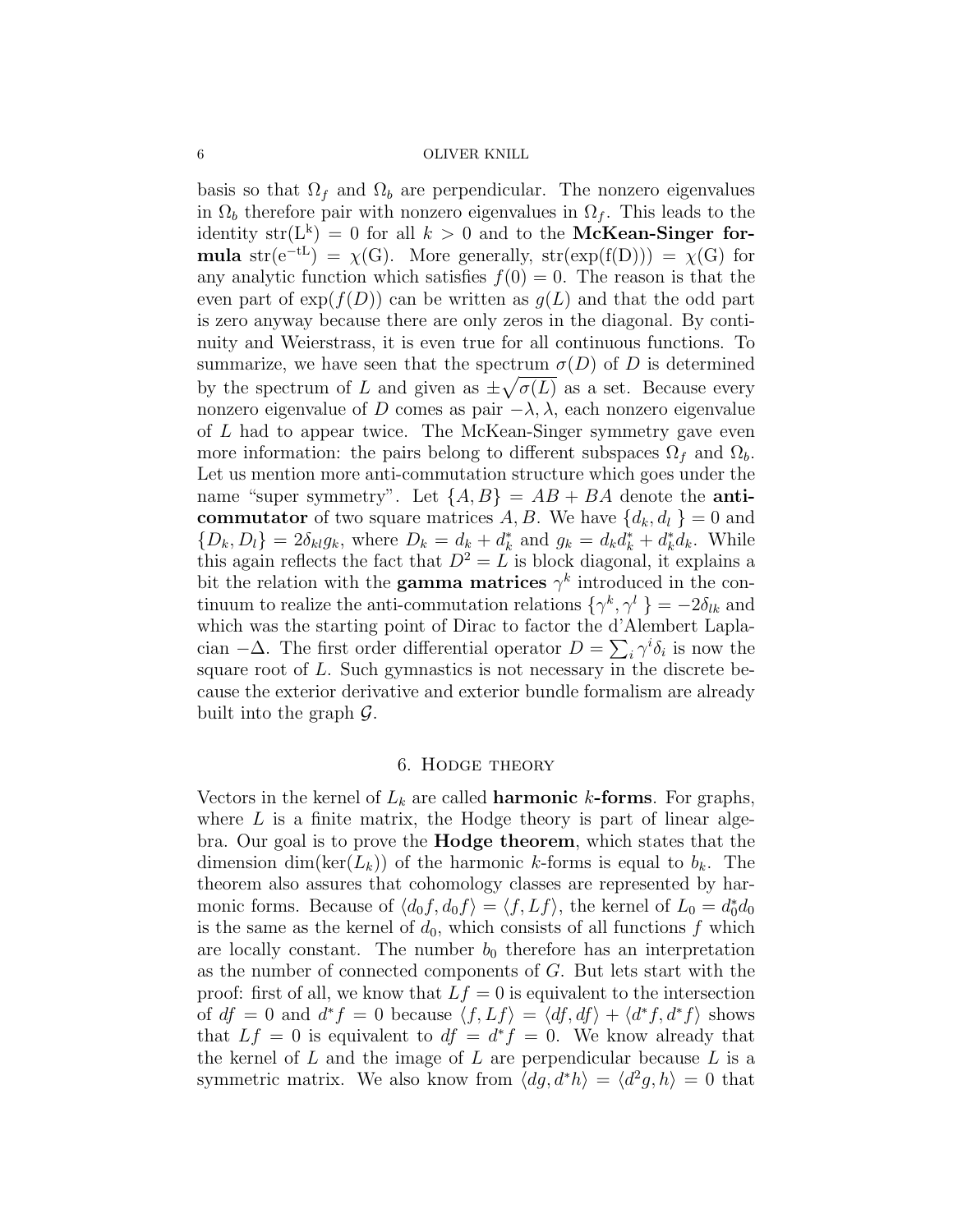the image of  $d$  and the image of  $d^*$  are perpendicular. They obviously together span the image of D and so the image of  $L = D<sup>2</sup>$ . We therefore have an orthogonal decomposition  $\mathbb{R}^v = \text{im}(d) + \text{im}(d^*) + \text{ker}(L)$  which is called the Hodge decomposition. We use this decomposition to see that any equivalence class  $[f]$  of a cocycle f satisfying  $df = 0$  can be associated with a unique harmonic form  $h$ , proving so the **Hodge theorem**. To do so, split  $f = du + d^*v + h$  into a vector du in  $\text{im}(d)$ a vector  $d^*v$  in  $\text{im}(d^*)$  and a vector h in the kernel of L. We see that f is in the same cohomology class than  $d^*v + h$ . But since  $df = 0$  and  $dh = 0$  imply  $dd^*v = 0$  and because of  $d^*d^*v = 0$ , also  $d^*v$  must be in ker(H). Being in the kernel while also being perpendicular to the kernel forces  $d^*v$  to be zero. This means that the equivalence classes are the same  $|f| = |h|$ . The just constructed linear map  $\phi : |f| \to h$  is injective because a nontrivial kernel vector f satisfying  $\phi(f) = 0$  would mean  $f = du$  and so  $[f] = 0$  in  $H^k(G)$ . Hodge theory is useful: we not only have obtained the dimension  $b_k(G)$  of the k'th cohomology group, a basis for the kernel of  $L_k$  gives us a concrete basis of  $H^k(M)$ . Furthermore, the **heat kernel**  $e^{-tL}$  converges in the limit  $t \to \infty$  to a projection  $K$  onto the kernel of  $L$ , the reason being that on a subspace to a positive eigenvalue the heat kernel decays exponentially. We also see the connection with Euler-Poincaré: for  $t = 0$ , the heat kernel is the identity which has the super trace  $v_0 - v_1 + v_2 - \cdots$ . In the limit  $t \to \infty$ , we get the super trace of the projection K which is equal to  $b_0 - b_1 + \ldots$ 

# 7. Perturbation theory

If  $G_1, G_2$  are two graphs on the same set of vertices, we can compare the spectra of their Dirac matrices or Laplacians. Comparing the Dirac operators is easier because the entries only take the values 1, −1 or 0. A nice tool to study perturbations is Lidskii theorem which assures that if A, B are symmetric with eigenvalues  $\alpha_1 \leq \alpha_2 \leq \cdots \leq \alpha_n$  and  $\beta_1 \leq \beta_2 \leq \cdots \leq \beta_n$ , then  $(1/n) \sum_{j=1}^n |\alpha_j - \beta_j| \leq (1/n) \sum_{i,j=1}^n |A - B|_{ij}$ . The left hand side is a spectral distance. We have rescaled so that  $d(A, 0) = \text{tr}(|A|)/n$ , makes sense for **graph limits** obtained from finer and finer triangularizations of manifolds. Define the simplex dis**tance**  $d(G, H)$  of two graphs G, H with vertex set V as  $(1/v)$  times the number of simplices of  $G, H$  which are different in the complete graph with vertex set V. If simplex degree of  $x \in \mathcal{G}_k$  is defined as the number of matrix entries in the column  $D_x$  which are not zero. We immediately get that  $d(\sigma(G), \sigma(H)) \leq \deg \cdot d(G, H)$ . I learned the above inequality from Yoram Last who reduced it to a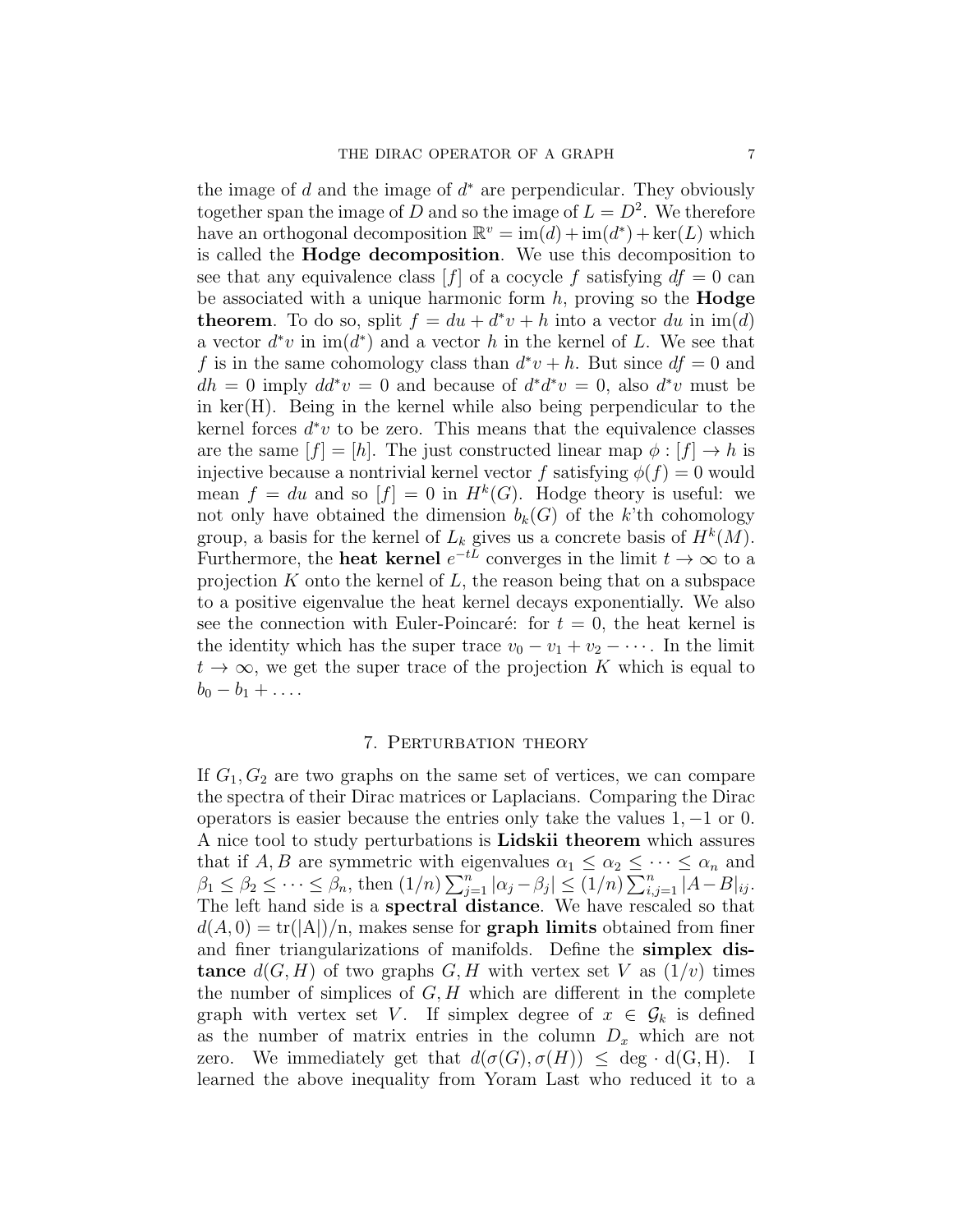theorem of Lidskii, which deals with the sum of the eigenvalues  $\gamma_i$ of the difference  $C = A - B$  of two selfadjoint matrices A, B. Here is Yoram's argument: if  $U$  is the orthogonal matrix diagonalizing  $C$ , then  $\sum_j |\alpha_j - \beta_j| \leq \sum_i |\gamma_i| = \sum_i (-1)^{m_i} \gamma_i$  for some integers  $m_i$ . This is equal to  $= \sum_{i,k,l} (-1)^{m_i} U_{ik} C_{kl} U_{il} \leq \sum_{k,l} |C_{kl}| \cdot |\sum_i (-1)^{m_i} U_{ik} U_{il}|$  $\leq \sum_{k,l} |C_{kl}|$ . The statement has so be reduced to the classical Lidskii theorem  $\sum_{j} |\alpha_j - \beta_j| \leq \sum_{i} |\gamma_i|$  whose proof can be found in Barry Simon's trace ideal book. Having been a student in Barry's trace ideal course he gave in 1995, I should be able to give a proof of the later too: it uses that a matrix  $A(t)$  which depends on a parameter t satisfies the **Rayleigh formula**  $\lambda' = \langle u, A'u \rangle$  if u is a normalized eigenfunction. Proof: differentiate  $Au = \lambda u$  to get  $A'u + Au' = \lambda' u + \lambda u'$  and take the dot product of this identity with u, using that  $|u|^2 = 1$  gives  $\langle u, u' \rangle = 0$ and that the symmetry of A implies  $\langle u, Au' \rangle = \langle Au, u' \rangle = \lambda \langle u, u' \rangle = 0.$ Using Rayleigh, we can now estimate how an eigenvalue  $\lambda(t)$  of  $A(t)$ changes along the path  $A(t) = A + tC$  with constant velocity  $A'(t) = C$ connecting A with B. If  $u(t)$  is a normalized eigenfunction of  $A(t)$ , then  $\lambda'(t) = \langle u(t), Cu(t) \rangle$ . By writing  $u(t) = \sum_k a_k(t)v_k$ , where  $v_k$  is the eigen basis of C, we have  $\sum_{k=1}^{n} a_k^2 = 1$ . We see that  $\lambda'(t) = \sum_{k=1}^{n} a_k^2 \gamma_k$ with  $\sum a_k^2 = 1$  implying the existence of a path of stochastic matrices  $S(t)$  such that  $\lambda_i'(t) = \sum_j S_{ij}(t)\gamma_j$ . Integrating this shows that  $\alpha_i - \beta_i = \sum_j S_{ij} \gamma_j$  where S is **doubly sub stochastic** meaning that all row or column sums are  $\leq 1$ . Since such a matrix is a contraction in the  $l_1$  norm,  $\sum_j |\alpha_j - \beta_j| \leq \sum_i |\gamma_i|$  follows.

# 8. Cospectral graphs

The McKean-Singer result assures that some isospectral graphs for the graph Laplacian inherit the isospectral property for the Dirac operator. The question of Dirac isospectrality is also studied well in the continuum. Berger mentions in his "Panorama" that Milnor's examples of isospectral tori already provided examples of manifolds which are isospectral with respect to the Hodge Laplacian L. Finding and studying isospectral manifolds and graphs has become an industry. One reason why the story appears similar both in the continuum and discrete could be that typically isospectral sets of compact Riemannian manifolds are discrete and for hyperbolic manifolds it is always impossible to deform continuously. We can use the McKean-Singer symmetry to see why it is not uncommon that an isospectral graph for  $L_0$  is also isospectral for L. This is especially convenient, if the graph has no  $K_4$  subgraphs and only a few isolated triangles. This assures that  $L_2$  are isospectral. By McKean-Singer, then also  $L_1$  has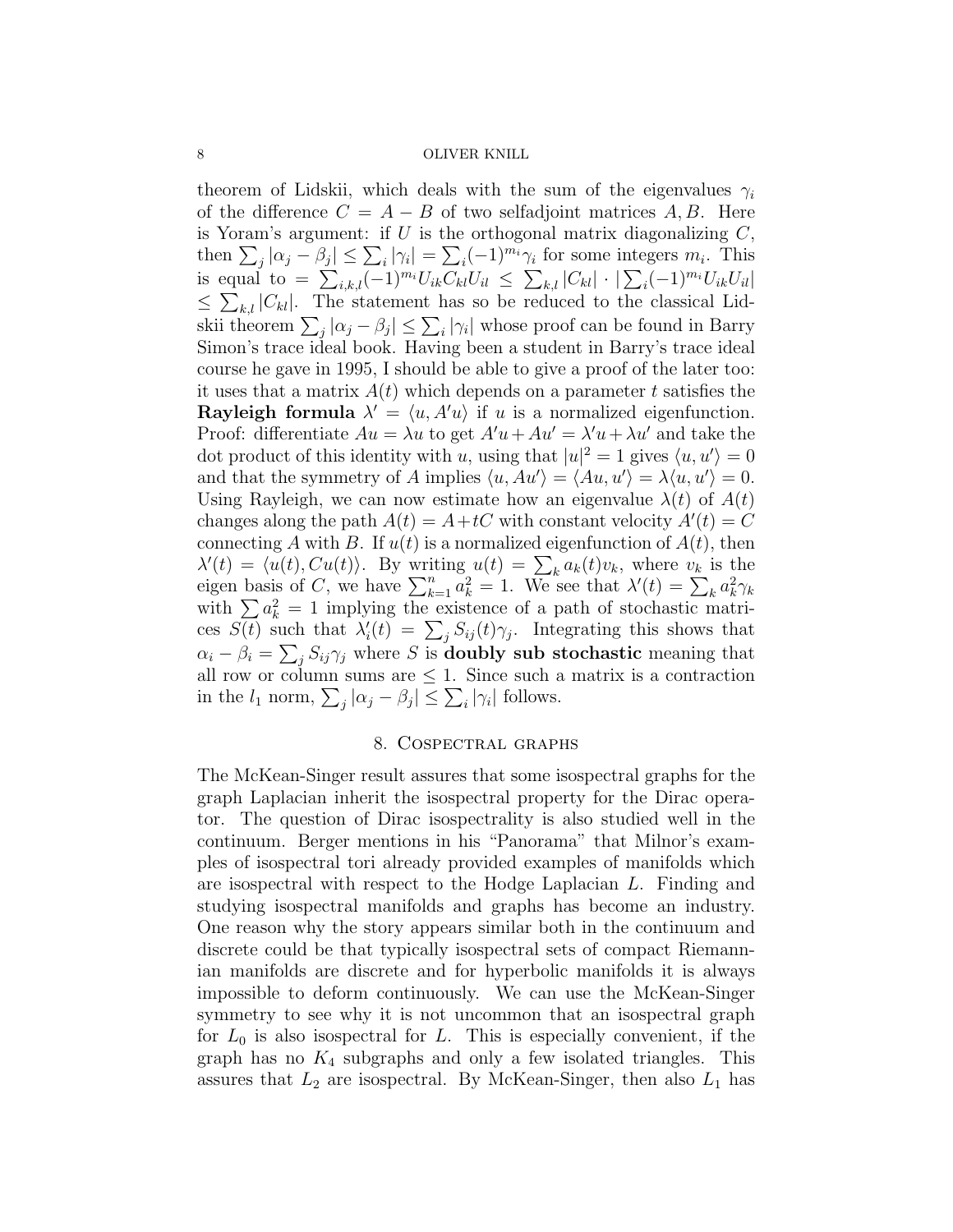to be Dirac isospectral. An other example is given by trees which have no triangles so that  $L = L_0 + L_1$ . Therefore, if a tree is isospectral with respect to  $L_0$ , it is also Dirac isospectral. There are various other examples of Dirac isospectral graphs which are not graph isomorphic. The simplest examples are **Dehn twisted flat tori**: take a triangularization of a two-dimensional torus, cut it along a circle, twist it along the circle, then glue them together again. Again, the reason is super symmetry: there is isospectrality with respect to  $L_0$  and because  $L_2$  is the same, also the  $L_1$  are isospectral by McKean Singer. A concrete pair of graphs which is isospectral with respect to the Dirac operator is an example given by Hungerbühler and Halbeisen. Their examples are especially interesting because it was not brute force search, but an adaptation of a method of Sunada in the continuum which led to these graphs. There are also examples of graphs which are isospectral with respect to  $L_0$  but not with respect to  $L_1$ . Again, this can be seen conveniently without any computation from McKean-Singer, if one has a pair for which  $L_2$  are not isospectral, then also  $L_1$  is not isospectral. Most open problems from the Laplacian go over to the Dirac case: how much information about the geometry of  $G$  can be extracted from the spectrum of the Dirac operator? To which degree does the spectrum determine the graph? Are Dirac isospectral graphs necessarily homotopic in the sense of Ivashchenko discussed below? The examples we have seen are. While the Dirac spectrum determines the Betti numbers by counting zero eigenvalues, one can ask to which degree the traces or more generally the values of the zeta function determine the topology.

### 9. Homotopy deformations

Lets call a graph with one vertex **contractible**. Inductively, lets call a graph  $G$  simply contractible if there is a vertex  $x$  of  $G$  such that its unit sphere  $S(x)$  is contractible and G without x and connecting edges is simply contractible. A homotopy expansion is an addition of a new vertex  $x$  and connections to  $G$  such that in the sub-graph  $S(x)$  in the new graph is contractible. A homotopy reduction is the removal of a vertex and all its edges for which  $S(x)$  is contractible. Two graphs are called **homotopic** if there is a sequence of homotopy steps which brings one into the other. A graph is called contractible if it is homotopic to a one vertex graph. These notion shadow the definitions in the continuum and indeed, Ivashchenko who defined this first, was motivated by analogous notions put forward by Whitehead. The definitions since been simplified by Chen-Yau-Yeh. Discrete homotopy is simple and concrete and can be implemented on a computer.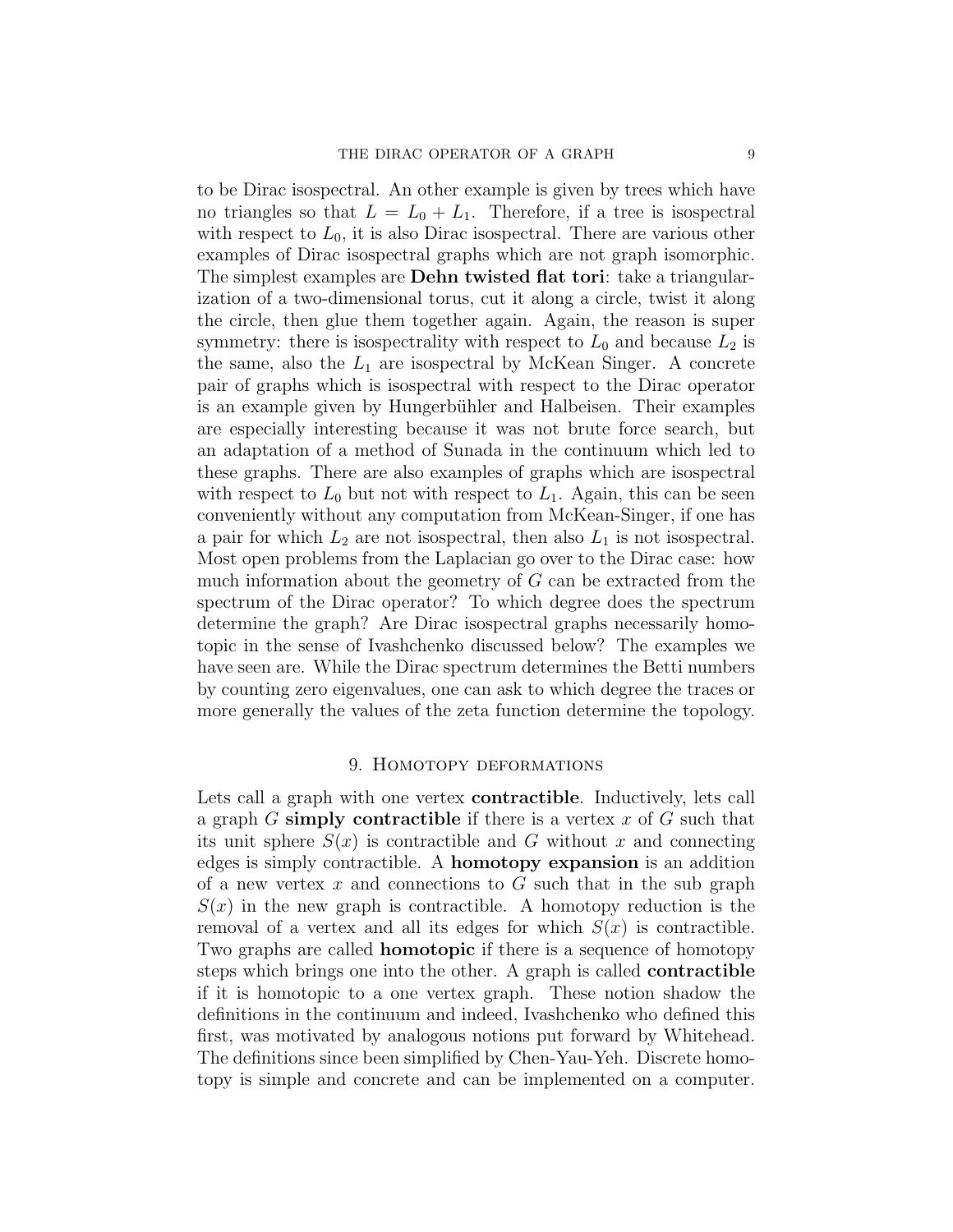It is useful theoretically and also in applications to reduce the complexity to calculate things. It motivates the notion of "critical points" and "category" and "index" of a critical point. Morse theory and Lusternik-Schnirelmann theory go over almost verbatim. For a function f on the vertex set V, a vertex x is called a **critical point** if  $S^{-}(x) = S(x) \cap \{y \mid f(y) < f(x) \}$  is not contractible. The index of a critical point is defined as  $i_f(x) = 1 - \chi(S^{-}(x))$ , where  $\chi$ is the Euler characteristic. As in the continuum there can be critical points which have zero index. By induction, building a graph up one by one one can see that the **Poincaré-Hopf theorem**  $\sum_{x} i_f(x) = \chi(G)$ holds. This is completely analogue to Morse theory, where manifolds change by adding handles when a critical point is reached by a gradient flow of a Morse function f. When averaging the index  $i_f(x)$ over functions we obtain curvature  $K(x)$ . Curvature is defined for any simple graph and defined as follows: if  $V_k(x)$  the number of subgraphs  $K_{k+1}$  of the unit sphere  $S(x)$  with the assumption  $V_{-1} = 1$ then  $K(x)$  is defined as  $\sum_{k=0}^{\infty}(-1)^{k}V_{k-1}(x)$ . The Gauss-Bonnet formula  $\sum_x K(x) = \chi(G)$  is a direct consequence of the Euler handshaking lemma  $\sum_{x \in V} V_{k-1}(x) = (k+1)v_k$ . Curvature becomes more geometric if graphs have a geometric structure. While Gauss-Bonnet is surprisingly simple, it is also astonishingly hard to prove that  $K$  is identically zero for odd dimensional graphs, where every sphere  $S(x)$  has Euler characteristic 2. The vector space  $\Omega$  has also an algebra structure. This exterior product produces the cup product on cohomology. There is a relation between cup length which is an algebraic notion, and Lusternik-Schnirelmann category and the minimal number of critical points a function  $f$  on a graph homotopic to  $G$  can have. The relation between Morse theory, homotopy, category and the algebra appear here in a finite setting. Homotopy is an equivalence relation on graphs. It is probably an impossible task to find a formula for the number homotopy types there are on graphs with n vertices. While most of these notions are known in one way or the other in the continuum, they are much more complicated in the later. The index averaging result  $E[i_f(x)] = K(x)$  has no natural continuum analogue yet, notably because we have no natural probability space of Morse functions on a manifold yet. For Riemannian manifolds M embedded in an ambient Euclidean space (which is always possible by Nash), one can use a finite dimensional space of linear functions in the ambient space to induce functions on M and see the differential geometric curvature as the expectation of the index  $i<sub>f</sub>(x)$  of functions. This provides a natural integral geometric proof of the Gauss-Bonnet-Chern for compact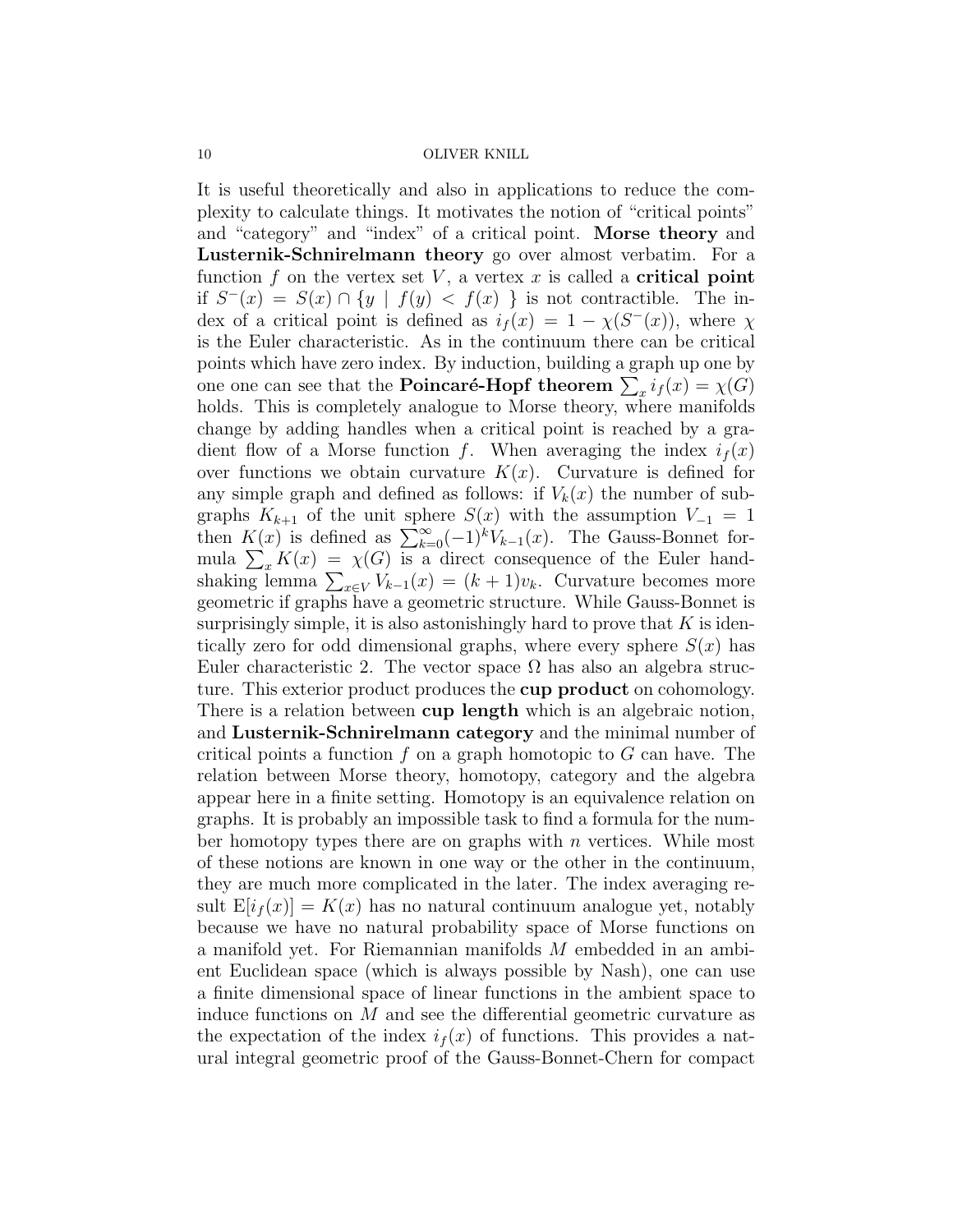Riemannian manifolds. Seeing curvature as expectation has other advantages like that if we deform a structure, then we can push forward the measure on functions and get new curvature without having to drag along the Riemannian formalism. Different measures define different curvatures for which Gauss-Bonnet holds automatically.

# 10. Simplex combinatorics

Let  $\deg_{p}(x)$  be the number  $(p+1)$ -dimensional simplices which contain the *p*-dimensional simplex x. This generalizes  $deg_0(x)$ , which is the usual degree of a vertex x. For  $p > 0$  we have  $\deg_p(x) = L_p(x, x) - (p +$ 1), the reason being that  $L_p(x, x)$  counts also the  $p+1$  connections with the  $p + 1$ ,  $p - 1$  dimensional simplices in the simplex x. For example, if x is a triangle, where  $p = 2$ , then there are three one-dimensional sub-simplices given by edges inside x which are connected to x in  $\mathcal{G}$ . We also have  $\deg_0(x) = L_0(x, x)$ . It follows that  $\text{tr}(L_p) = (p+2)v_{p+1}$ . A **path** in  $\mathcal{G} = \bigcup \mathcal{G}_k$  is a sequence of simplices contained in  $\mathcal{G}_k \cup \mathcal{G}_{k+1}$ or  $\mathcal{G}_k \cup \mathcal{G}_{k-1}$  such that no successive  $i = x_k, j = x_{k+1}$  have the property that  $D_{ij} \neq 0$ . In other words, it is a path in the graph G. If k starts at an even dimensional simplex, then the path is called even, otherwise odd. The integer  $|D|_{xy}^k$  is the number of paths of length k in G starting at a simplex x and ending at a simplex y. The entry  $L_{xx}^k = [D^{2k}]_{xx}$  is the number of closed paths of length  $2n$ . Note that  $D_{xx}^{2k+1} = 0$  which reflects the fact that any step changes dimension and that the start and end dimension is the same. The trace  $tr(L^k) = tr(D^{2k})$  is therefore total number of closed paths in  $G$  which have length  $2k$ . Because  $str(L^k) = 0$ , we get as a combinatorial consequence of the McKean-Singer symmetry that the number of odd paths is the same than the number of even paths. Since for any graph  $G$ , the simplex graph  $\mathcal G$  is a new graph, one could ask what the simplex graph of  $\mathcal G$  looks like. But this is not interesting since  $\mathcal G$  has no triangles. For a triangle  $G = K_3$  for example, G is the cube graph with one vertex removed. Its simplex graph is a subdivision of it where every edge has got a new vertex. Repeating that leads to more and more subdivisions and all these graphs are what one calls homomorphic. They are also homotopic since in general, homomorphic graphs are homotopic. By the Kirchhoff matrix tree theorem applied to  $\mathcal{G}$ , the pseudo determinant of  $B - |D|$ divided by v is the number of spanning trees in  $\mathcal{G}$ , where B is the diagonal degree matrix in  $\mathcal{G}$ . There is a better matrix tree theorem in G which relates the pseudo determinant of  $L = D^2$  with the number of trees in G. We will look at it below.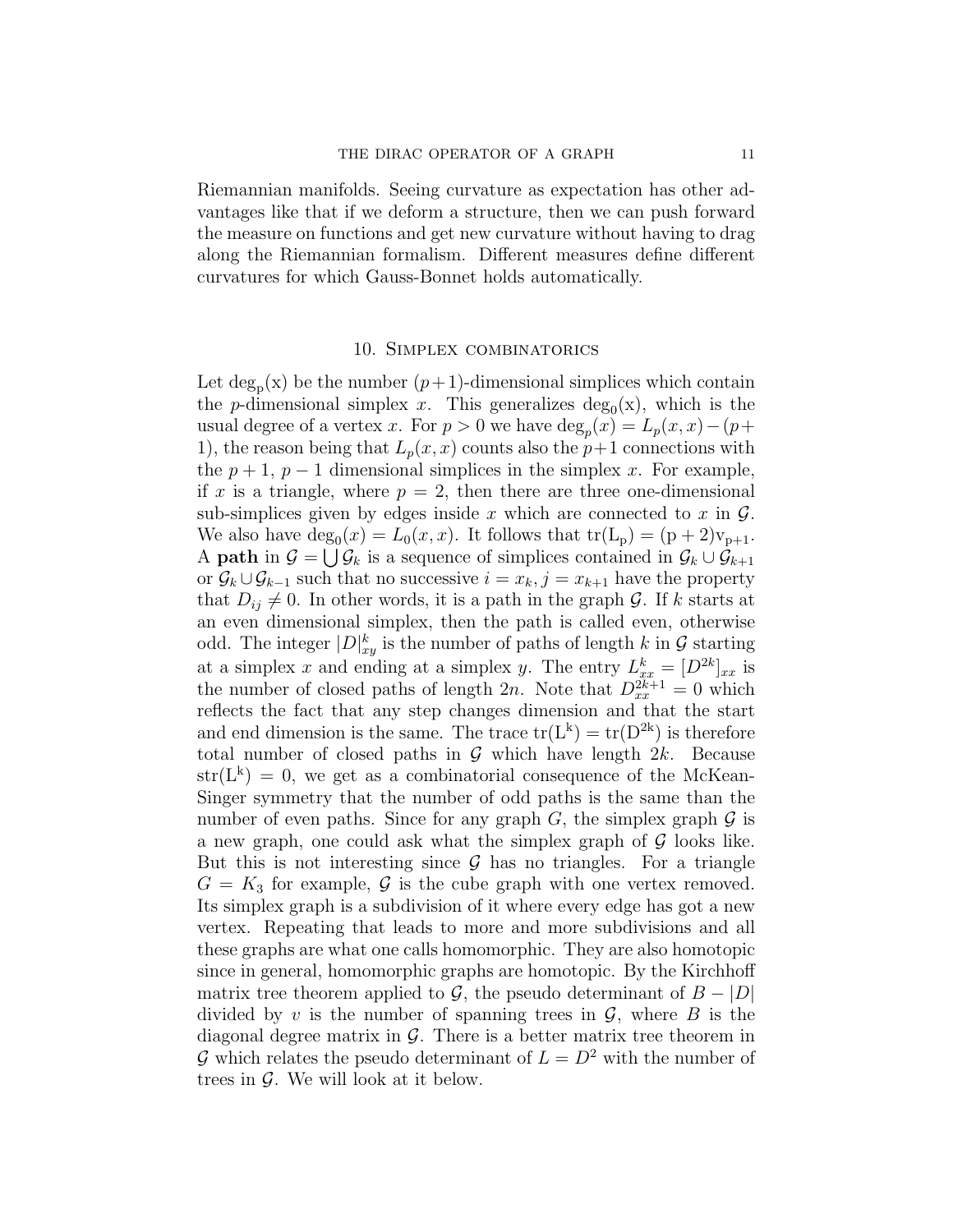## 11. Variational questions

Since graphs are finite metric spaces, one can look at various quantities and try to extremize them. One can look for example at the **complexity**  $Det(L_0)$  which is n times the number of spanning trees in G, or the Euler characteristic  $\chi(G) = \text{str}(\exp(-L))$  for which the question of minimal  $\chi(G)$  looks interesting. Well studied is the **smallest** possible rank, a matrix with nonzero entries at nonzero entries of the adjacency matrix can take. Recently, one has looked at the magnitude  $|G| = \sum_{i,j} Z_{ij}^{-1}$ , defined by the matrix  $Z_{ij} = \exp(-d(i,j))$ , where  $d(i, j)$  is the geodesic distance between to vertices i and j. This quantity was forward by Solow and Polasky. We numerically see that among all connected graphs, the complete graph has minimal magnitude and the star graph maximal magnitude. The magnitude defined for any metric space so that one can look for a general metric space at the supremum of all  $|G|$  where G is a finite subset with induced metric. The **convex** magnitude conjecture of Leinster-Willington claims that for convex subsets of the plane,  $|A| = \chi(A) + p(A)/4 - a(A)/(2\pi)$ , where p is the perimeter and a the area. The sum  $\sum_{i,j} \exp(-tL_0)_{ij}$  is always equal to  $v_0$  but  $\sum_{i,j} \exp(-tD)_{ij}$  resembles the magnitude. One can also look at  $\sum_{i,j,p}(-1)^{p} \exp(-tL_{p})_{ij}$ . Other variational problems are to find the graph with maximal Laplacian permanent  $per(L)$ , the adjacency matrix permanent per $(A(G))$  or maximal Dirac permanent per $(D)$ . The permanent has been studied and is combinatorially interesting because for a complete graph  $K_n$ , the integer per $(A(K_n))$  is the set of permutations of n elements without fixed point. In all cases for which we have computed  $\text{per}(D)$ , the later only took a few values and most often 0. Also  $per(D) = 4$  occurred relatively often for some non-contractible graphs. Since it is difficult however to compute the permanent  $\text{per}(D)$  even for smaller graphs, we have no clue yet how a distribution of  $\text{per}(D(G))$ would look like nor what the relation is to topology. An other quantity motivated from the continuum are notions of torsion. McKean-Singer implies that the *η*-function  $\eta(s) = \sum_{\lambda \neq 0} (-1)^k \lambda^{-s}$  is always 0 for graphs. The number  $exp(-\eta'(0))$ , the analogue of the **analytic** torsion, is therefore always equal to 1. Analytic torsion for D can be rewritten as  $\tau(G) = \exp(\text{str}(\log(\text{Det}(L)))) = (\prod_{\lambda \in \sigma_b} \lambda) / (\prod_{\lambda \in \sigma_f} \lambda) = 1$ , where  $\sigma_f$ ,  $\sigma_b$  are the Fermionic and Bosonic eigenvalues. In the continuum, one has looked at functionals like  $(\prod_{\lambda \in \sigma_b} \lambda^{p(\lambda)})/(\prod_{\lambda \in \sigma_f} \lambda^{p(\lambda)}),$ where  $p(\lambda) = p$  if  $\lambda$  is an eigenvalue of  $L_p$ . Maybe this leads to interesting functionals for graphs; interesting meaning that it is invariant under homotopy deformations of the graph.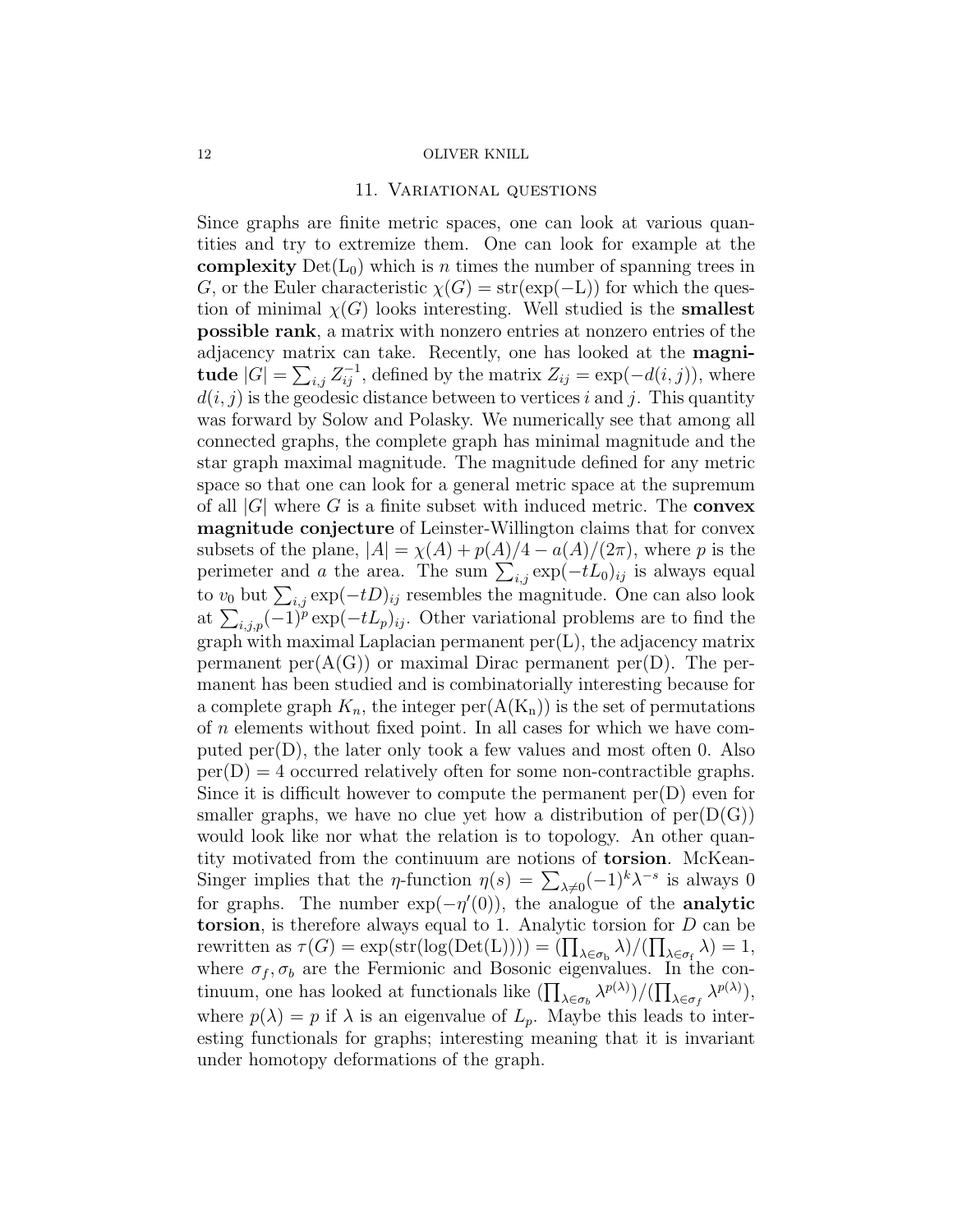### 12. Matrix tree theorem

The **pseudo determinant** of a matrix  $D$  is defined as the product of the nonzero eigenvalues of  $D$ . It is a measure for the complexity of the graph. The classical matrix tree theorem relates the pseudo determinant of the graph Laplacian  $L_0$  with the number of spanning trees in G. There is an analogue combinatorial description for the pseudo determinant  $Det(L)$  of the Laplace-Beltrami operator  $L$ . The result is based on a generalization of the **Cauchy-Binet formula** for pseudo determinants  $Det(A)$ . While the identity  $\det(AB) = \det(A) \det(B)$  is false for pseudo determinants Det, we have found that  $Det^2(A) = \sum_{P} det^2(A_P)$ , where the sum is over all matrices  $A_P$  of A for which  $b = \sum_i b_i$  redundant columns and rows have been deleted. The classical Kirchhoff matrix tree theorem gives an interpretation of  $Det(L_0)/n$  as the number of spanning trees of the graph. An interpretation of  $Det(L)$  is given as a weighted number of spanning trees of a double cover of the simplex graph  $\mathcal G$  where trees are counted negative if they have different type on the two branches and positive if they have the same type. This is just a combinatorial description of what  $\det^2(A_P)$  means. Our new Cauchy-Binet result is actually more general and gives the coefficients of the characteristic polynomial  $p(x) = \det(A - x)$  of  $A = F<sup>T</sup>G$  for two  $n \times m$  matrices  $F, G$  as a product of minors:  $p_k = (-1)^k \sum_P \det(F_P) \det(G_P)$  where P runs over all possible  $k \times k$  minors  $P = P(IJ)$  of F, G. This is a **quadratic analogue** of the well known trace formula  $p_k(A) = (-1)^k \sum_P \det(A_P)$  of the characteristic polynomial  $\det(A-x) = p_k(-x)^k + ...$  of a square matrix A as the sum of symmetric minors  $P = P(II)$  of size  $k = \text{rank}(A)$ . The Cauchy-Binet theorem implies that  $p_k(A^2) = (-1)^k \sum_P \det(A_P)^2$ , where P runs over all possible  $k \times k$  minor masks  $P = P(IJ)$ . It implies the Pythagoras theorem for pseudo determinants: if  $A = A^*$  has rank k, then  $Det^2(A) = \sum_{P} det^2(A_P)$ , where  $det(A_P)$ runs over all  $k \times k$  minors  $P = P(I\overline{J})$  of A defined by choosing row and column subsets I, J of cardinality k. Having looked hard to find this Pythagoras result in the literature, we could not find it anywhere. Note that it is a quadratic relation unlike the well known  $Det(A) = \sum_{P} det(A_{P})$ , where  $A_{P}$  runs over all symmetric minors P of  $rank(A)$  and where no matrix multiplication is involved. Cauchy-Binet by definition deals with the matrix product. The proof of this general Cauchy-Binet result is quite elegant with multi-linear algebra because the trace formula for  $A = F^T G$  shows that  $p_k = (-1)^k tr(\Lambda^k F^T G)$  =  $\sum_{I} \sum_{K} \det(F_{IK}) \det(G_{KI})$  is just a reinterpretation of what the matrix product in  $\Lambda^k M(m,n) \times \Lambda^k M(n,m) \to \Lambda^k M(m,m)$  means. The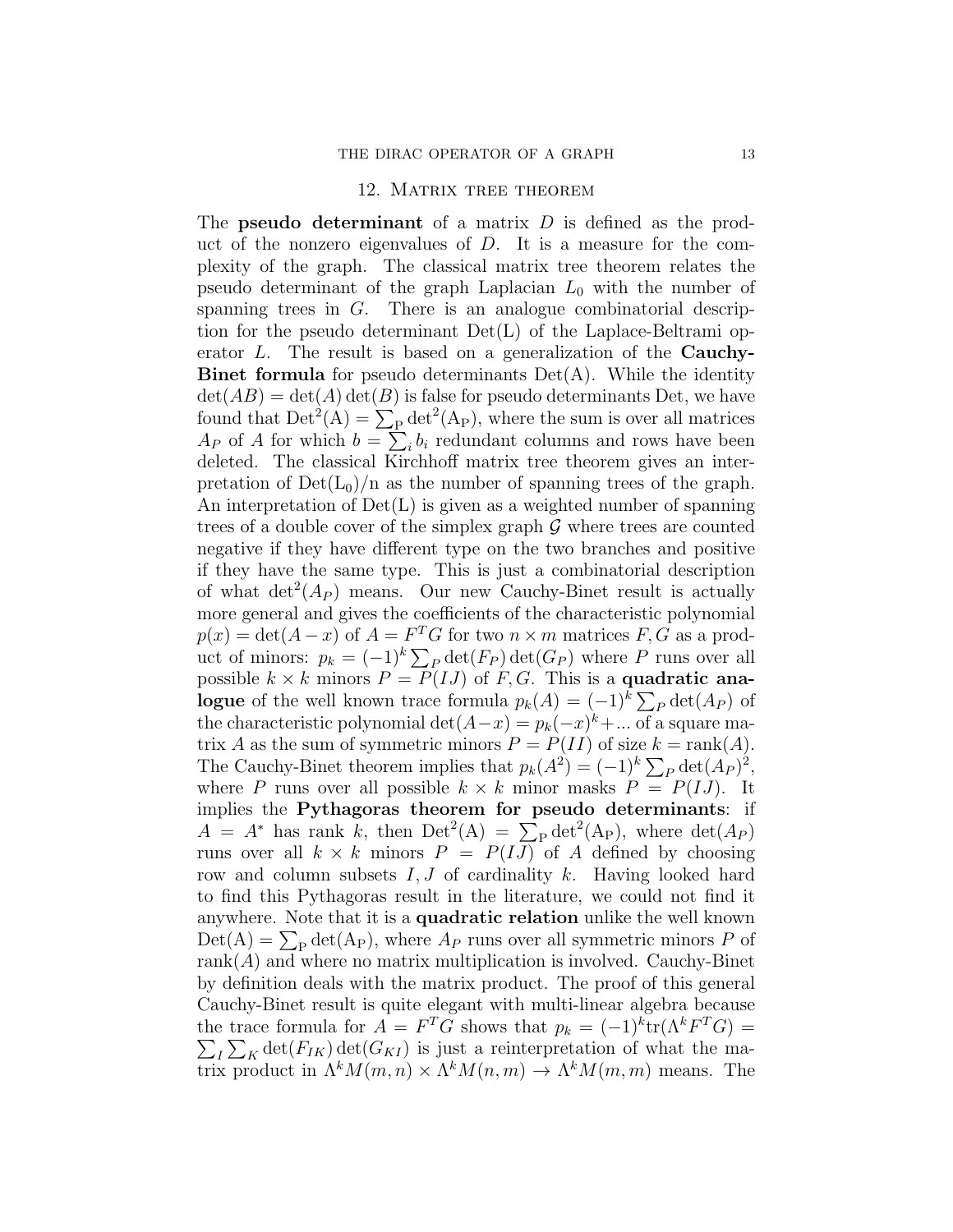entries of  $(\Lambda^k A)_{IJ}$  of  $\Lambda^k A$  are labeled by subsets  $I, J \subset \{1, \ldots, n\}$ and are given by  $(\Lambda^k A)_{IJ} = \det(A_{IJ})$ , where the later is the minor obtained by taking the determinant of the intersection of the J columns with I rows of A. While  $per(AB) \neq per(A)per(B)$  in general, I learned at the Providence meeting that there are Cauchy-Binet versions for permanents. The analogue of the pseudo determinant would be  $(-1)^{k}a_{k}$  of the **permanental characteristic polynomial**  $p(x) = per(A - x) = a_k x^k + a_{k+1} x^{k+1} + \dots$  Minc's book suggests that the proof done for the exterior algebra could have an analogue when using a completely symmetric tensor algebra.

## 13. Differential equations

For  $A \in \Omega_1$ , the 2-form  $F = dA$  satisfies the **Maxwell equations**  $dF = 0, d^*F = j$ . If A has a **Coulomb gauge** meaning that  $d^*A = 0$ , then the equation is  $LA = j$  so that if j is in the ortho-complement of the kernel of  $L$  then  $A$  can be found satisfying this system of linear equations. The equation  $LA = j$  is the discrete analogue of the **Poisson equation.** In the vacuum case  $j = 0$ , it reduces to the Laplace equation  $Lu = 0$ . The transport equation  $u_t = iDu$ is a Schrödinger equation. As in one dimensions, the wave equation  $u_{tt} = -Lu$  is a superposition of two transport equations  $u_t = iDu$ and  $u_t = -iDu$ . The **heat equation**  $u_t = -Lu$  has the solution  $e^{-Lt}u(0)$ . The Fourier idea is to solve it using a basis of eigenfunctions of L. The matrix  $e^{-Lt}$  is the heat kernel. It is significant because for  $t \to \infty$  it converges to a projection operator P from  $\Omega$  onto the linear space of harmonic functions. The wave equation  $u_{tt} = -Lu$ has the solutions  $u(t) = \cos(Dt)u(0) + i\sin(Dt)D^{-1}u'(0)$ , which works if the velocity is in the ortho-complement of the kernel of L. The name "wave mechanics" for quantum mechanics is justified because if we write  $\psi = u(0) + iD^{-1}u'(0)$ , then  $e^{iDt}\psi = \psi(t)$  so that the wave equation for real waves is equivalent to the Schrödinger equation for the Dirac operator. All equations mentioned far are linear. A nonlinear integrable system  $D = [B, D]$  will be discussed below. Other nonlinear system are **Sine-Gordon** type equations like  $Lu = \sin(u)$ for v variables and for which one can wonder about the structure of the nonzero solutions u. Or one could look at systems  $u_{tt}+Lu = \sin(u)$ for which it is natural to ask whether it is an integrable Hamiltonian system. Back to the wave equation, we can ask what the significance is of the evolution of waves on  $\Omega_k$ . In classical physics, one first looks at the evolution on scalar functions. For a two-dimensional membrane, McKean-Singer actually shows that the evolution on  $\Omega_0$  determines the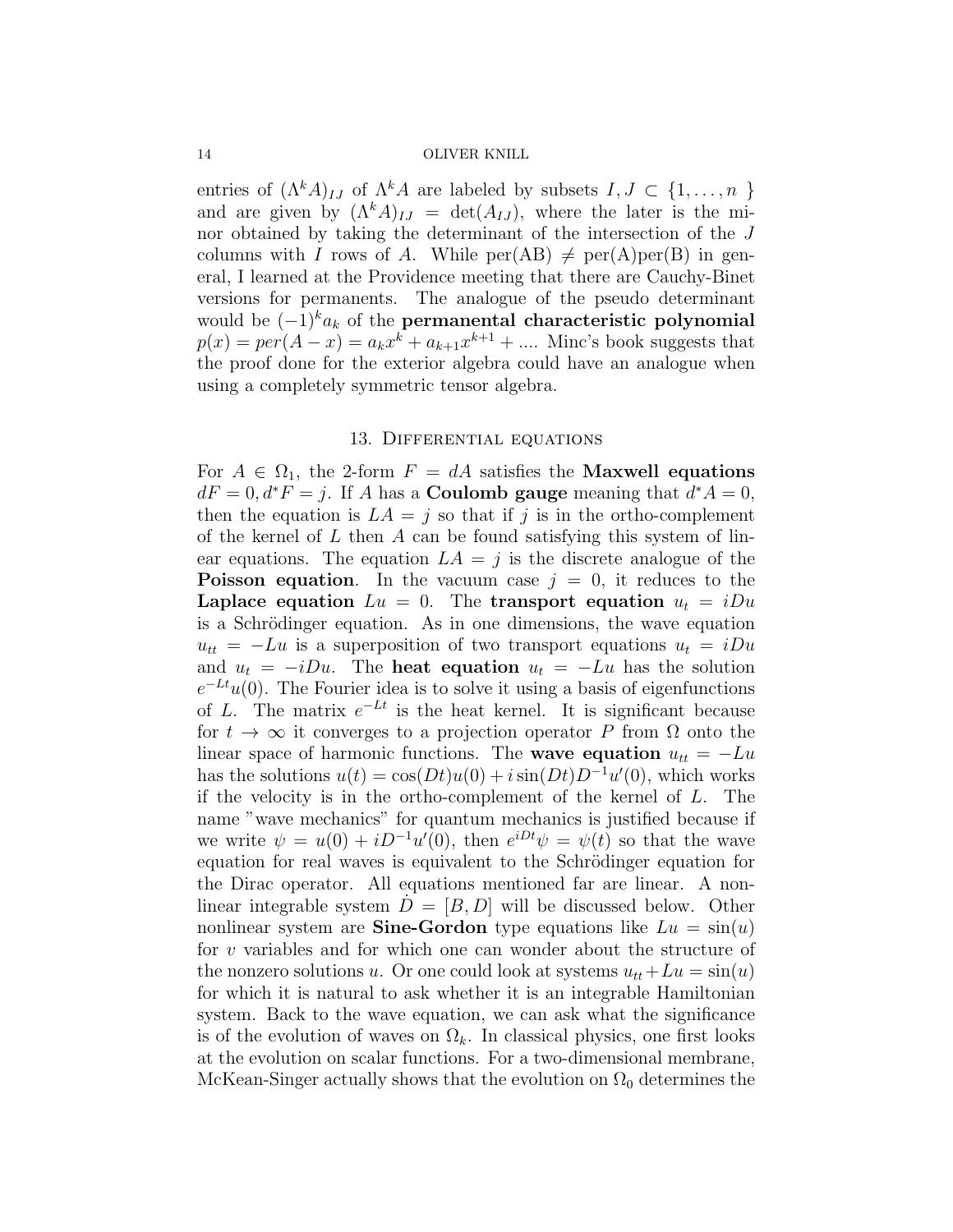rest, the reason being that  $L_2, L_0$  behave in the same way and that  $L_1$  is the only Fermionic component which is then determined. The block  $L_1$ of L is however important in electromagnetism: the Maxwell equations  $dF = 0, d^*F = j$  determine the electromagnetic field  $F = dA$  from the current j are given by  $L_1A = j$ . In the continuum, where the equations live in space-time and  $L_1$  is a d'Alembert operator, the equation  $L_1f = 0$  already is the wave equation and a harmonic 1-form solving it provides a solution  $F = df$  of the Maxwell equations. In the graph geometrical setup, this solution  $F$  is a function on triangles. In a four dimensional graph, one has then on any of the  $K_5$  simplices x, there are 6 triangles attached to a fixed vertex and the function values on these triangles provide 3 electric  $E_1(x)$ ,  $E_2(x)$ ,  $E_3(x)$  and 3 magnetic components  $B_1(x)$ ,  $B_2(x)$ ,  $B_3(x)$ . Now we can produce "light" in a purely graph theoretical setup. Give a current  $j$  in the orthocomplement of the kernel of  $L_1$  - this can be seen as a conservation law requirement then  $L_1A = j$  can be solved for A providing us with a field  $F = dA$ . If the graph is simply connected, in which case  $L_1$  is invertible, we can always solve this. The simplest four dimensional "universe" on which we can "switch on light" is  $K_5$ . Given any function j on its edges, we can find a function  $F$  on the 10 triangles. The electromagnetic field  $F(x)$  at a vertex x is then given by the values of function on the 6 triangles attached to  $x$ . But it is a small, small world!

# 14. Graph automorphisms

A graph **endomorphism** T on a graph G induces a linear map  $T_k$  on the cohomology group  $H^k(G)$ . If T is invertible it is called a **graph** automorphism. The set of all automorphisms forms a group and a classical theorem of Frucht assures that any finite group can occur as an automorphism group of a graph. We have looked at the question of fixed points of automorphisms in order to see whether results like the famous Brouwer fixed point theorem can be translated to graph theory. It initially looks discouraging: simple examples like a rotation on a triangular graph show that there are no fixed vertices even for nice automorphisms on nice graphs which are contractible. But if one looks at simplices as basic points, then the situation changes and all the results go over to the discrete. The **Lefschetz number**  $L(T)$  =  $\sum_{k} (-1)^{k}$ tr(T<sub>k</sub>) can be written as a sum of indices  $i_T(x)$  of fixed points x, where  $(-1)^{\dim(x)}$ sign $(T|x)$  is the discrete analogue of the Brouwer index. As for the Gauss-Bonnet or Poincaré-Hopf theorems for graphs mentioned above, the main challenge had been to find the right notion of index. This required a lot of searching with the help of the computer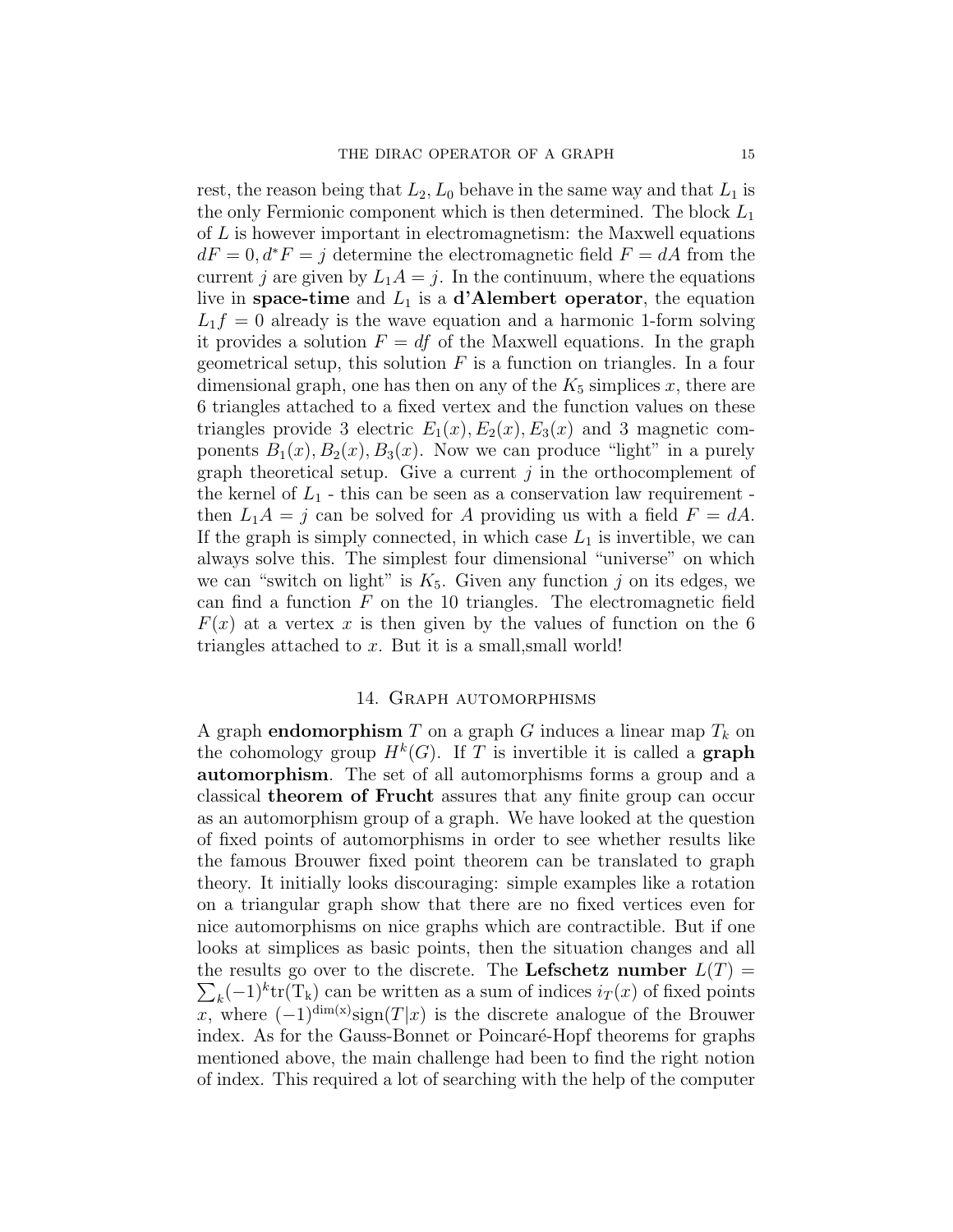to check examples. The Lefshetz fixed point theorem  $L(T) = \sum_x i_T(x)$ implies that if G is contractible in the sense that  $H^k(G) = 0$  except for  $k = 0$  forcing  $L(T) = 1$ , every automorphism has a fixed simplex. If T is the identity, then every simplex is a fixed point and since  $tr(T_k)$  is  $b_k$  in that case, the result reduces then to the Euler-Poincaré formula. For contractible graphs, it is a discrete analogue of the Brouwer fixed point theorem. For the proof it is crucial to look at the orbits of simplices. Also this result shows how fundamental the concept of a simplex is in a graph. For many practical situations, it does not really matter whether we have a fixed vertex or a fixed simplex. Lets look at a reflection T on a circular graph  $C_5$ . The map  $T_0$  is the identity because every equivalence class of cocycles in  $H^0(G)$  is constant. The map  $T_1$  maps an equivalence class f in  $H^1(G)$  to  $-f$ . This implies that  $tr(T_1) = -1$  and  $L(T) = 2$ . The Lefshetz fixed point theorem assures that there are two fixed points. Indeed, a reflection on  $C_5$  always has a fixed vertex and a fixed edge. The fixed vertex has dimension 0 and index 1. The fixed edge has dimension 1 and index  $(-1)^{1} \cdot (-1) = 1$ because  $T$  restricted to  $x$  induces an odd permutation with negative signature. The sum of the two indices is equal to the Lefshetz number  $L(T) = 2$ . The zeta function  $\zeta_T(z) = \exp(\sum_{n=1}^{\infty} L(T^n) \frac{z^n}{n})$  $\binom{n}{n}$  is a rational function with a computable product formula. It is an adaptation of the Ruelle Zeta function to graph theory. The Ruelle Zeta function on the other hand builds on the Artin-Mazur zeta function. If  $A$  is the automorphism group of G, we have a zeta function  $\zeta(G) = \prod_{T \in \mathcal{A}} \zeta(T)$ .

### 15. Dimension

Since a simplex  $K_{k+1}$  is k-dimensional, a graph contains in general different dimensional components. How to define dimension for a general graph? Traditionally, algebraic topology and graph theory treat graphs as one-dimensional objects, ignoring the higher dimensional structure given by its sub-simplices. Indeed, standard topological notions of dimension either lead to the dimension 0 or 1 for graphs. The notion simplicial complexes are then introduced to build higher dimensional structures. One can do just fine in a purely graph theoretical setting. The Menger-Uryson dimension can be adapted to graph and becomes meaningful. The notion is inductive: by defining  $dim(G)$  = 1  $\frac{1}{|G|}\sum_{x\in V} 1 + \dim(S(x))$  with the assumption that  $\dim({\mathcal{S}}) = -1$ . A graph is called **geometric** of dimension k, if each sphere  $S(x)$  is a geometric graph of dimension  $k-1$  and has Euler characteristic of dimension  $1 + (-1)^k$ . A one-dimensional geometric graph is a circular graph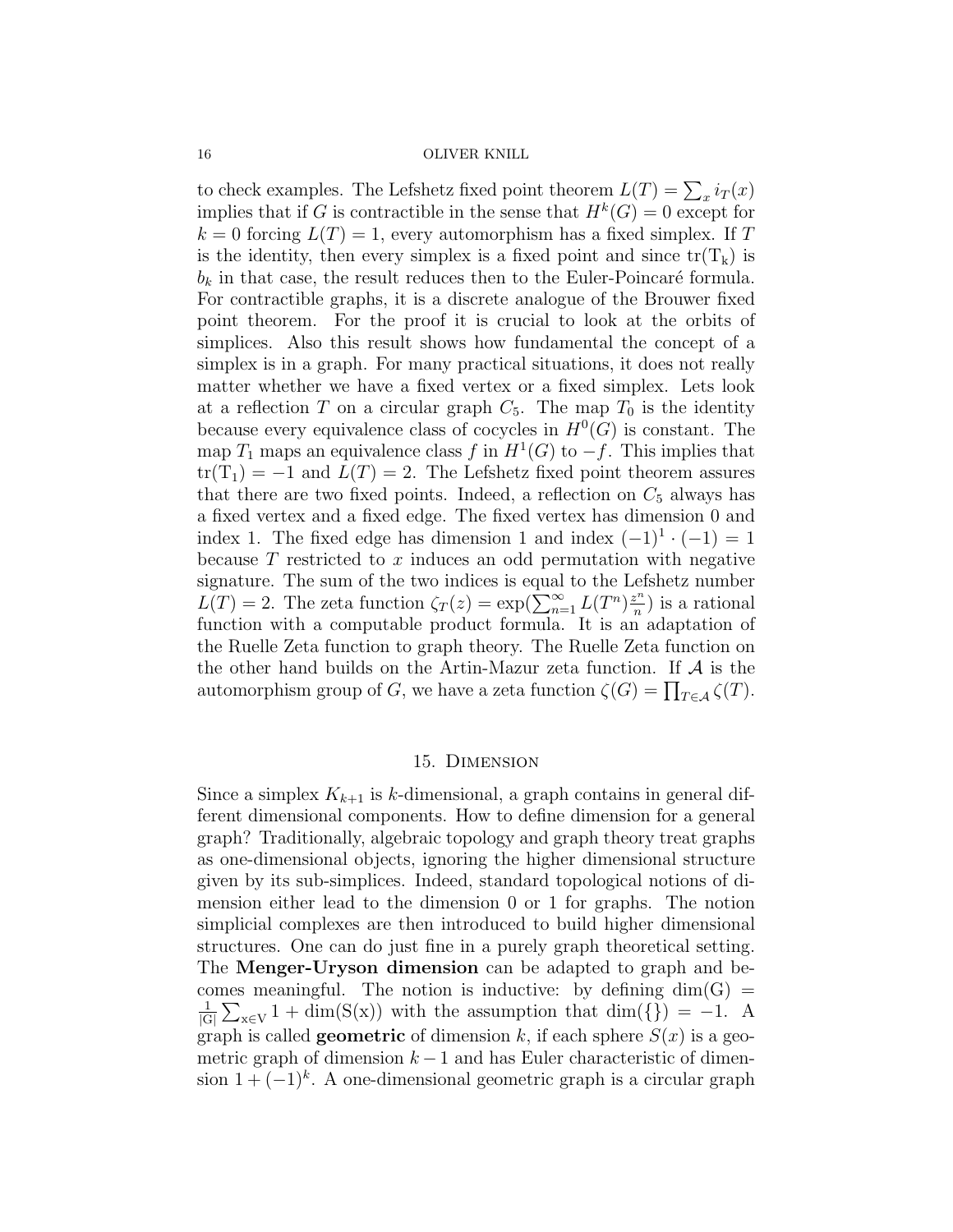$C_n$  with  $n \geq 4$ . While  $C_3$  is two-dimensional, it is not geometric because the unit spheres are one-dimensional of Euler characteristic 1 and not 0 as required. Examples of two-dimensional geometric graphs are the icosahedron and octahedron or any triangularization of a smooth compact two-dimensional surface. A two-dimensional torus graph is an example of a non-planar graph. There are planar graphs like  $K_4$ which are three dimensional. Two dimensional geometric graphs are easier to work with than planar graphs. The four color theorem for example is easy to prove for such graphs. Lake constructions done by taking a vertex and removing all its edges or pyramid constructions on triangles by adding a tetrahedron above a triangle does not change the colorability. Two dimensional graphs modified like this are rich enough to model any country map on a two dimensional manifold. Dimension is defined for any graph and can be a fraction. The truncated cube for example has dimension 2/3 because each of its vertices has dimension 2/3. Dimension works naturally in a probabilistic setup because we can pretty explicitly compute the average dimension (as we can compute the average Euler characteristic) in Erdós-Renyi probability spaces. We mentioned dimension also because it is unexplored yet how much dimension information we can read off from the spectrum of D. It would probably be too much to ask to read of the dimension from the spectrum, but there should certainly be inequalities as in the continuum.

# 16. DIRAC ZETA FUNCTION

The zeta function of a matrix with nonnegative eigenvalues is defined as  $\zeta(s) = \sum_{\lambda \neq 0} \lambda^{-s} = \sum_{\lambda \neq 0} e^{-s \log(\lambda)},$  where  $\lambda$  runs through all nonzero eigenvalues. As a finite sum of analytic functions, it is always **analytic**. If A has only nonnegative eigenvalues, then there is no ambiguity with log and  $\zeta(s)$  is unambiguously defined. In the Dirac case, the eigenvalues take both positive and negative values and  $\lambda^{-s}$ has to be fixed. One can do that by defining  $\lambda^{-s} = (1 + e^{-i\pi s})|\lambda|^{-s}$  if  $\lambda$  < 0. The Dirac zeta function of a graph is then the zeta function of  $D^2$  multiplied by  $(1 + e^{-2\pi i s})$ . This removes some poles also in the continuum. The Dirac zeta function of the circle is  $(1 + e^{i\pi s})\zeta_R(s)$ , where  $\zeta_R$  is the Riemann zeta function because  $D = i\partial_x$  has eigenvalues *n* with eigenfunctions  $e^{-inx}$ . For the circular graph  $C_n$ , which has the eigenvalues  $2\sin(\pi k/n), k = 0, \ldots, n-1$ , the Dirac zeta function of  $C_n$  is  $\zeta(s) = (1 + e^{-i\pi s}) \sum_{k=1}^{n-1} \sin^s(\pi k/n)$ . The **pseudo determi**nant of D is a regularized determinant because  $Det(A) = exp(-\zeta'(0)).$ The later formula follows from  $-d/ds\lambda^{-s} = -d/ds \exp(-s \log(\lambda))$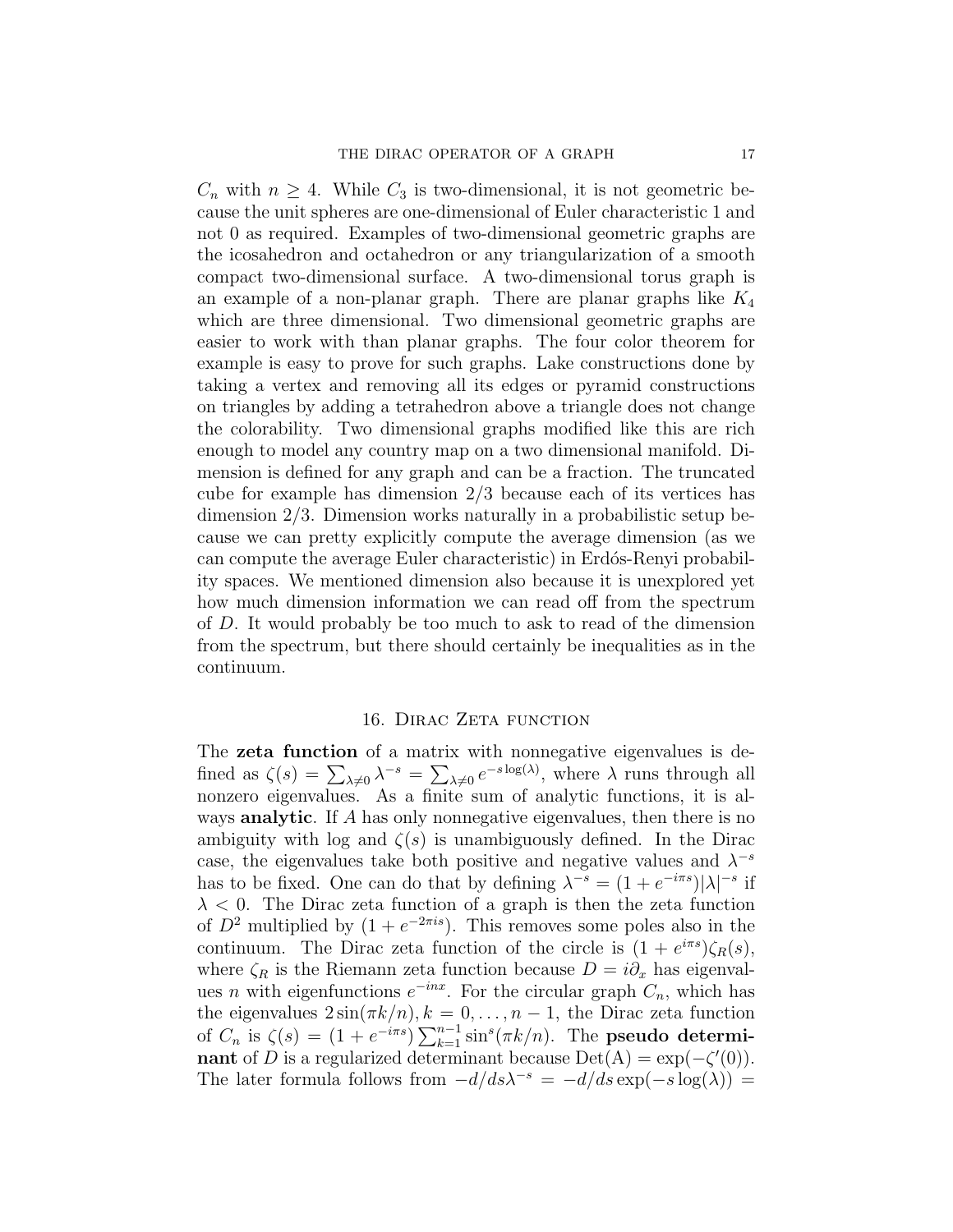$\log(\lambda) \exp(-s \log(\lambda))$  which is  $\log(\lambda)$  for  $s = 0$ . By definition of the zeta function, we have  $\zeta(-n) = \text{tr}(D^n)$  for positive *n*. The chosen branch is compatible with that and gives a zero trace if  $n$  is odd. This relation and the fact that the knowledge of the traces determines the eigenvalues shows that knowing the zeta function is equivalent to the knowledge of the eigenvalues. In topology, one looks at the  $\eta$  function  $\sum_p (-1)^p \zeta_k(p)$ , where  $\zeta_p$  is the zeta function of  $L_p$ . The analytic torsion  $\exp(-\eta'(0))$  is always equal to 1 and only becomes more interesting for more general operators on Dirac complexes allowing to distinguish manifolds which are cohomologically and homotopically identical like a cylinder and a Möbius strip. There should be Dirac zeta functions which enable to distinguish such differences.

# 17. Isospectral deformation

Given  $D = d + d^*$  look at  $B = d - d^*$ . The Lax pair  $\dot{D} = [B, D]$  defines an isospectral deformation of the Dirac operator. As for any Lax pair, the unitary operator  $U' = BU$  has the property that it conjugates  $D(t)$  with  $D(0)$ : the proof is  $\frac{d}{dt}U^*(t)D(t)U(t) = U^*B^*DU + U^*D'U +$  $U^*DBU = 0$  and the fact that for  $U(0) = 1$ . The deformed operator  $D(t)$  is of the form  $D = d + d^* + b$ . We can rewrite the differential equations as  $d' = db - bd, b' = dd^* - d^*d$ . They preserve  $d^2 = (d^*)^2 =$ 0 and  $L = \{d, d^*\}$ . We also have  $\{d, b\} = \{d^*, b\} = 0$  for all times. If  $df = 0$  is a cocycle, and  $f' = b(t)f(t)$  then  $d(t)f(t) = 0$  so that  $f(t)$  remains a cocycle. If  $f = dg$  is a coboundary and  $g' = bg$ then  $f(t) = d(t)g(t)$  so that  $f(t)$  remains a coboundary. The system therefore deforms cohomology: graph or de Rham cohomology does not change if we use  $d(t)$  instead of d. The matrix  $D(t)$  has gained some block diagonal part  $b(t)$  at the places where the Laplace-Beltrami operator L has its blocks. This has not prevented the relation  $D^2 =$  $L$  to remain true. The later operator  $L$  does not move under the deformation because  $L' = [B, L]$  which is zero because  $B^2 = -L$ . What is exciting however that nevertheless the deformation changes the geometry. The deformation defines a new exterior derivative  $d(t)$ and a new Dirac operator  $C = d + d^*$ . We can show that  $tr(C^2)$ is monotonically decreasing so that  $d(t)$  converges to zero and  $D(t)$ converges to a block diagonal matrix b which has the property that  $V =$  $d^2$  agrees with the Laplacian. The above system has a scattering nature. It can be modified by defining  $B = d - d^* + ib$ . Now, the nonlinear unitary flow  $U(t)$  will asymptotically converge to the linear Dirac flow  $e^{ib(t)}$  which also leads to a solution of the wave equation on the graph. We can show that the trace of  $M(t) = (d(t) + d(t)^*)^2$  goes to zero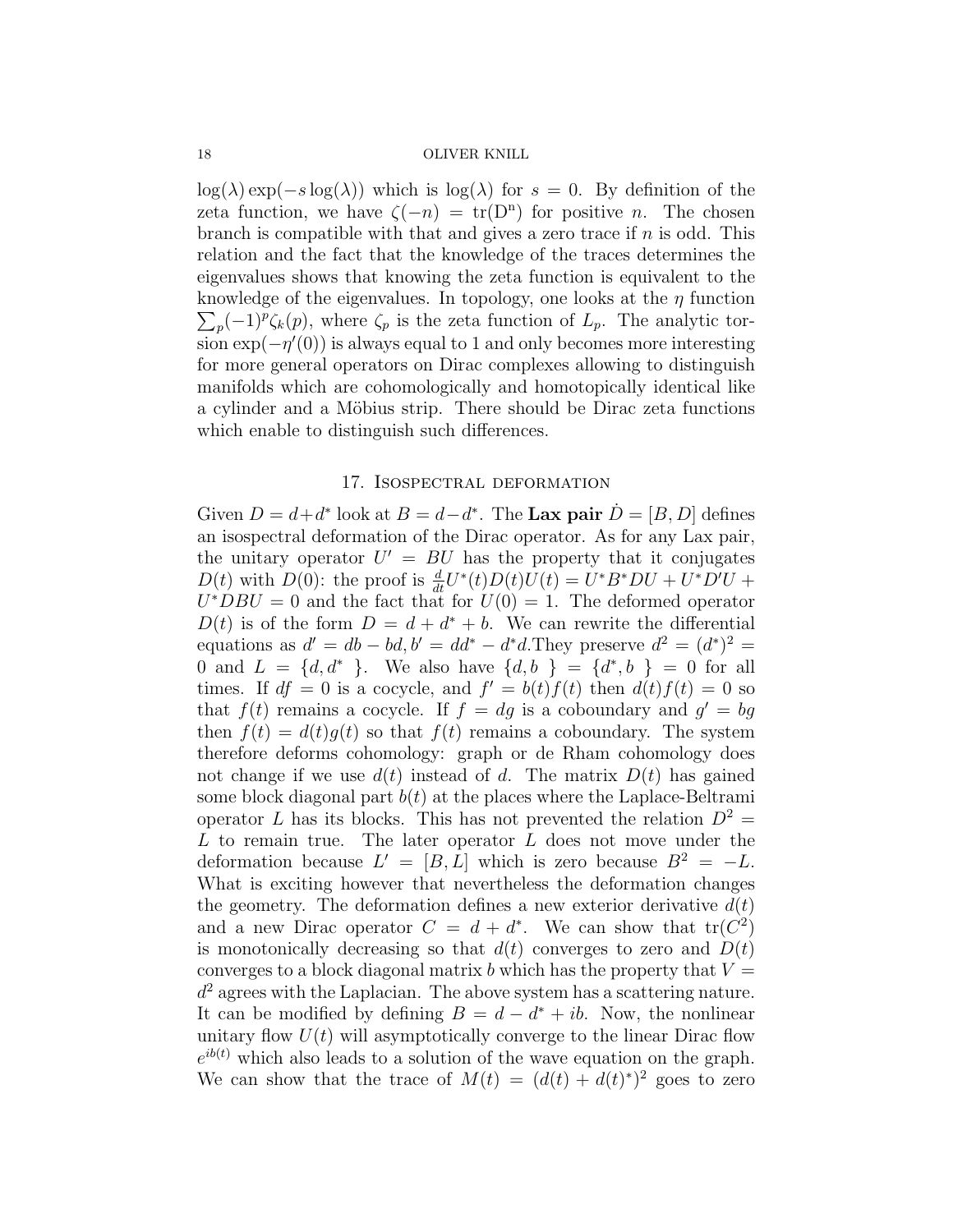monotonically so that  $M(t)$  goes to zero monotonically. This leads to an expansion of space with an inflationary fast start. To show this, one proves that  $tr(M(t))$  goes to zero monotonically. This requires to look at the change of the eigenvalues. The Hamiltonian system considered here is interesting also because its Hamiltonian is the sum of the squares of the eigenvalues of D. As a consequence of the matrix tree result following the Cauchy-Binet result, we can interpret the energy as the sum over all  $k \times k$  minors squared of D, if D has rank k. This is a signed sum over trees in a double cover of the graph. There is an infinitedimensional family of isospectral Hamiltonian deformations like that but all have the same features. In a Riemannian manifold setting, the analysis is infinite dimensional but essentially the same. An interesting question is what the effect on the geometry is. The Dirac operator determines the metric in the graph and if we take  $C(t)$  as the new Dirac operator, then space expands. Why does the evolution take place at all? The answer is "why not?". If a system has a symmetry then it would be a particular strange situation if the system would not move. A rigid body in space rotates. Unless locked to an other rock leading to friction the probability to have zero angular momentum is zero. The isospectral deformation considered here is a Noether symmetry of quantum mechanics which is to a great deal invisible because L and so any wave, heat or Schrödinger dynamics is not affected. It only affects the Dirac operator D. Besides the expansion with initial inflation, the evolution has an other interesting effect: super symmetry is present, but not visible. With the full Dirac operator  $D(t)$  which has developed a diagonal part, the super pairs  $f, D(t)f$  are no more perpendicular for nonzero  $t$ . Actually, their angle is exponentially small in t. If f was a Boson, then  $Df$  is no more a Fermion. We do not see the super symmetry any more. It would therefore surprise if we ever could detect super-symmetry in experiments except early in the evolution. As mentioned before, the unitary  $U(t)$  defined by the deformation pushes forward measures on functions and so allows to define curvature in a deformed setting as the deformed expectation. We have only started to look yet at the question what happens with the geometry under deformation.

### 18. An example

The figure shows at a graph with 7 vertices and 9 edges homotopic to  $C_4$ . Since G has 2 triangles, the Euler characteristic is 0. The second picture shows it with the orientation used to generate the matrix D. The two triangles do not form a surface because their orientations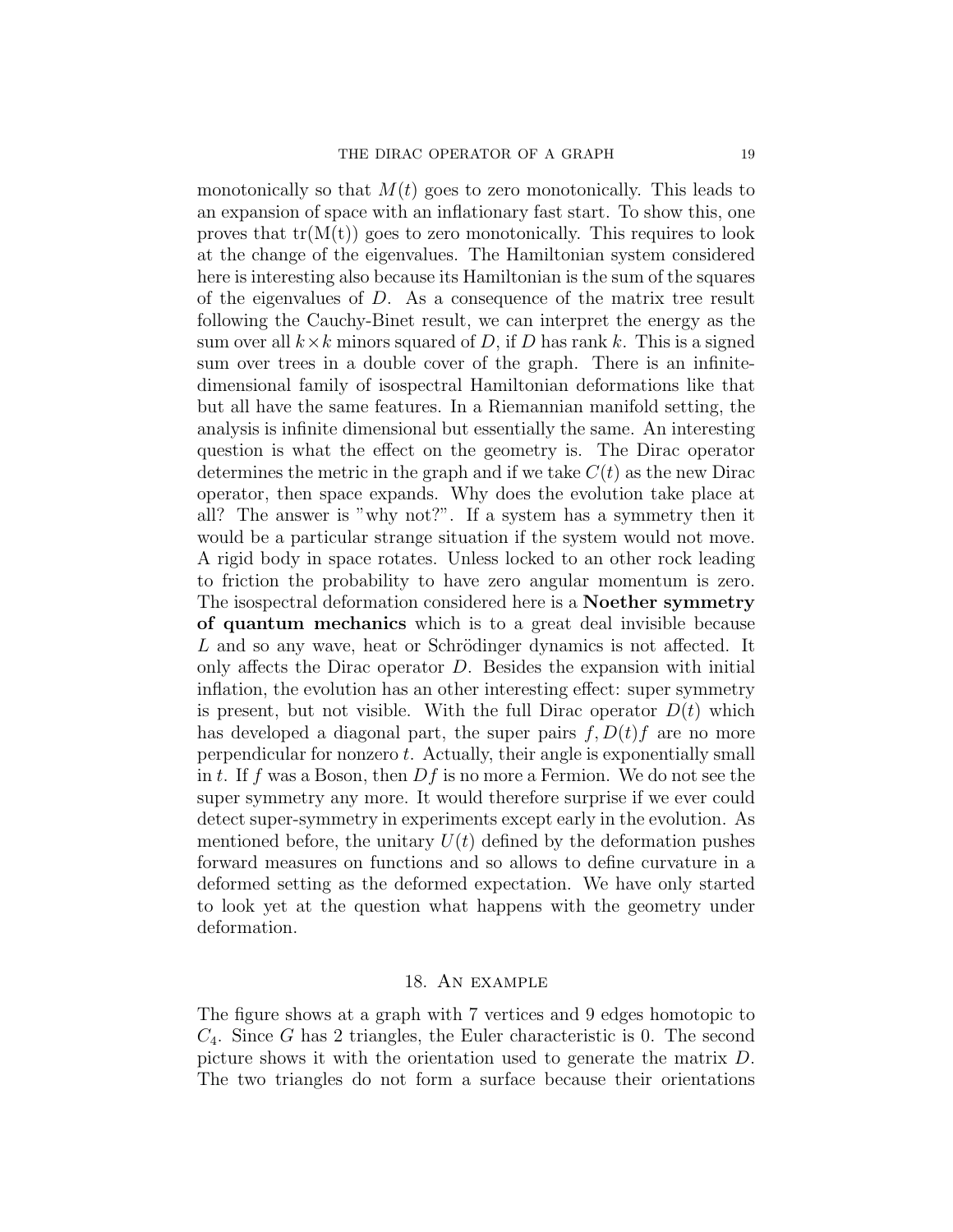do not match on the intersection. Changing the orientation on the triangle  $(1, 2, 3)$  would change the signs in the second last row and second last column of D. The pseudo determinant of D is 1624. We have  $v_0 = 7, v_1 = 9, v_2 = 2$  and  $b_0 = b_1 = 1$  showing that  $\chi(G) =$ 0. The curvatures are  $(K(1), ..., K(6)) = (2, 1, -2, -4, 0, 0, 3)/6$ . By Gauss-Bonnet they add up to 1. With the Morse function  $f(x) = x$ , the point 1 has index 1 and the point 6 index  $-1$  all other indices are 0. When building up the graph starting at 1, all additions are homotopy steps except when adding vertex 6 because  $S(6) = \{4, 5\}$ has  $\chi(S(6)) = 2$  leading to the index -1. The dimension of the graph is 41/28  $\sim$  1.46... Here is the matrix D with division lines drawn between different dimension blocks for clarity:

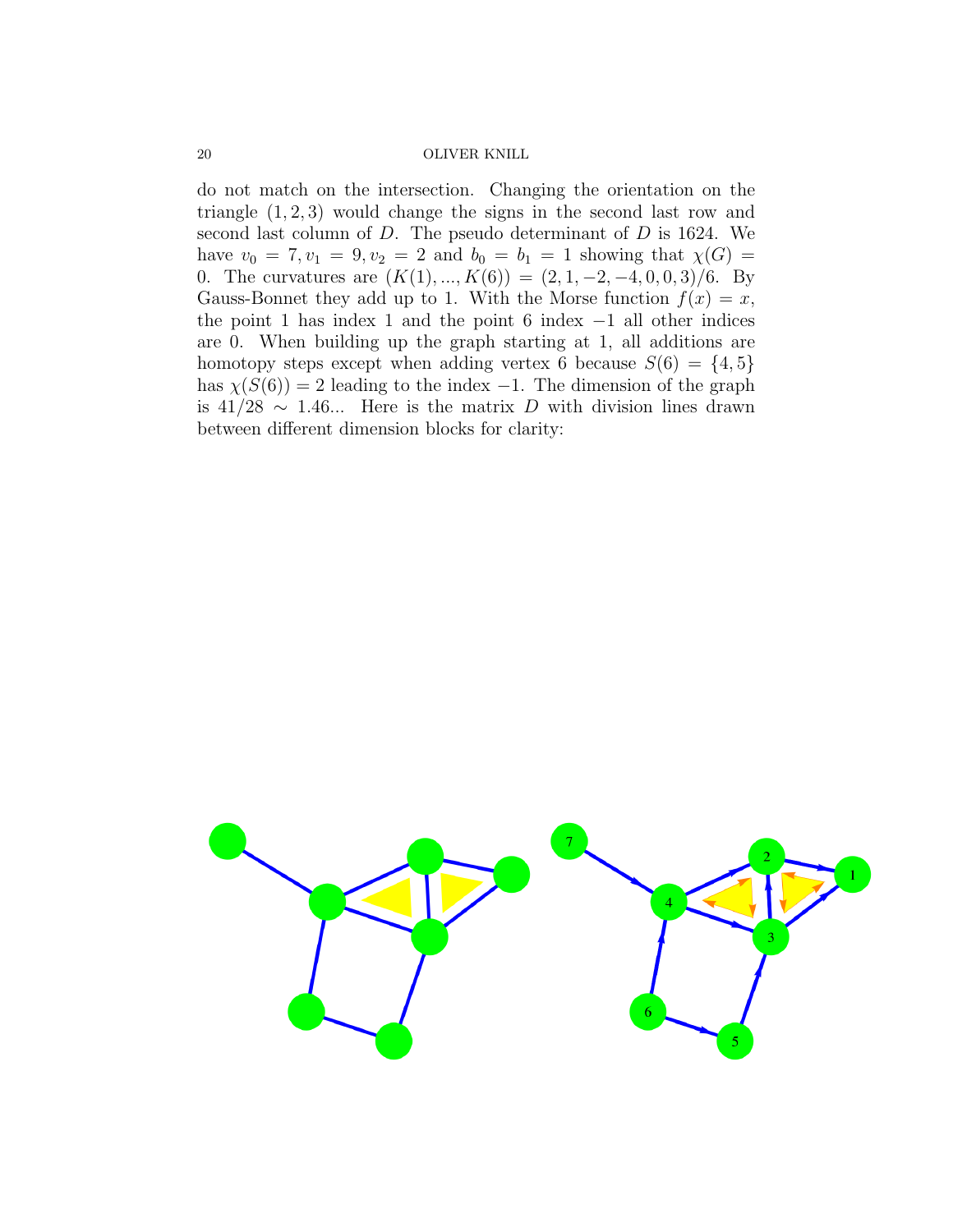|       | $\overline{0}$   | $\overline{0}$   | $\theta$         | $\overline{0}$ | $\theta$       | $\Omega$         | $\Omega$       | $-1$           | $-1$           | 0              | 0              | $\Omega$       | 0              | $\Omega$       | $\Omega$         | $\Omega$       | $\Omega$       | $\Omega$         |  |
|-------|------------------|------------------|------------------|----------------|----------------|------------------|----------------|----------------|----------------|----------------|----------------|----------------|----------------|----------------|------------------|----------------|----------------|------------------|--|
|       | $\overline{0}$   | $\overline{0}$   | $\theta$         | $\overline{0}$ | $\overline{0}$ | $\overline{0}$   | $\theta$       | 0              | 1              | $-1$           | $^{-1}$        | $\theta$       | $\theta$       | $\overline{0}$ | $\theta$         | $\overline{0}$ | 0              | $\boldsymbol{0}$ |  |
|       | $\overline{0}$   | $\overline{0}$   | $\overline{0}$   | $\overline{0}$ | $\overline{0}$ | $\overline{0}$   | $\overline{0}$ | $\mathbf 1$    | $\overline{0}$ | $\overline{0}$ | 1              | $-1$           | $^{-1}$        | $\theta$       | $\theta$         | $\Omega$       | $\theta$       | $\boldsymbol{0}$ |  |
|       | $\overline{0}$   | $\overline{0}$   | $\mathbf{0}$     | $\overline{0}$ | $\overline{0}$ | $\overline{0}$   | $\overline{0}$ | $\overline{0}$ | $\overline{0}$ | 1              | $\overline{0}$ | 1              | $\overline{0}$ | $^{-1}$        | $-1$             | $\theta$       | $\overline{0}$ | $\boldsymbol{0}$ |  |
|       | $\theta$         | $\boldsymbol{0}$ | $\mathbf{0}$     | $\overline{0}$ | $\overline{0}$ | $\overline{0}$   | $\overline{0}$ | $\overline{0}$ | $\overline{0}$ | $\overline{0}$ | $\overline{0}$ | $\theta$       | 1              | $\theta$       | $\mathbf{0}$     | $^{-1}$        | $\theta$       | $\boldsymbol{0}$ |  |
|       | $\theta$         | $\mathbf{0}$     | $\mathbf{0}$     | $\mathbf{0}$   | $\overline{0}$ | $\mathbf{0}$     | $\overline{0}$ | $\overline{0}$ | $\mathbf{0}$   | $\overline{0}$ | $\mathbf{0}$   | $\theta$       | $\mathbf{0}$   | 1              | $\theta$         | 1              | $\theta$       | $\boldsymbol{0}$ |  |
|       | $\overline{0}$   | $\mathbf{0}$     | $\mathbf{0}$     | $\overline{0}$ | $\overline{0}$ | $\mathbf{0}$     | $\overline{0}$ | 0              | $\overline{0}$ | $\theta$       | $\overline{0}$ | $\theta$       | $\overline{0}$ | $\theta$       | 1                | $\overline{0}$ | $\overline{0}$ | 0                |  |
|       | $-1$             | $\overline{0}$   | 1                | $\theta$       | $\overline{0}$ | $\overline{0}$   | $\overline{0}$ | $\overline{0}$ | $\overline{0}$ | $\overline{0}$ | $\overline{0}$ | $\overline{0}$ | $\overline{0}$ | $\overline{0}$ | $\theta$         | $\overline{0}$ | 1              | $\theta$         |  |
|       | $-1$             | $\mathbf{1}$     | $\theta$         | $\mathbf{0}$   | $\mathbf{0}$   | $\overline{0}$   | $\overline{0}$ | $\theta$       | $\overline{0}$ | $\theta$       | $\overline{0}$ | $\theta$       | $\theta$       | $\theta$       | $\theta$         | $\theta$       | $^{-1}$        | $\mathbf{0}$     |  |
| $D =$ | $\overline{0}$   | $^{-1}$          | $\overline{0}$   | $\mathbf 1$    | $\mathbf{0}$   | $\overline{0}$   | $\theta$       | 0              | $\overline{0}$ | $\theta$       | $\overline{0}$ | $\theta$       | $\overline{0}$ | $\theta$       | $\theta$         | $\overline{0}$ | $\overline{0}$ | 1                |  |
|       | $\theta$         | $^{-1}$          | 1                | $\overline{0}$ | $\overline{0}$ | $\overline{0}$   | $\overline{0}$ | 0              | $\overline{0}$ | $\theta$       | $\overline{0}$ | $\theta$       | $\overline{0}$ | $\mathbf{0}$   | $\theta$         | $\theta$       | $^{-1}$        | $^{-1}$          |  |
|       | $\theta$         | $\mathbf{0}$     | $-1$             | 1              | $\overline{0}$ | $\overline{0}$   | $\theta$       | 0              | $\overline{0}$ | $\overline{0}$ | $\overline{0}$ | $\theta$       | $\theta$       | $\theta$       | $\theta$         | $\overline{0}$ | $\overline{0}$ | $^{-1}$          |  |
|       | $\overline{0}$   | $\overline{0}$   | $-1$             | $\overline{0}$ | 1              | $\overline{0}$   | $\overline{0}$ | 0              | $\overline{0}$ | $\theta$       | $\overline{0}$ | $\theta$       | $\overline{0}$ | $\theta$       | $\theta$         | $\theta$       | 0              | $\mathbf{0}$     |  |
|       | $\overline{0}$   | $\overline{0}$   | $\mathbf{0}$     | $^{-1}$        | $\theta$       | $\mathbf 1$      | $\theta$       | 0              | $\overline{0}$ | $\overline{0}$ | $\overline{0}$ | $\theta$       | $\overline{0}$ | $\theta$       | $\theta$         | $\overline{0}$ | 0              | $\overline{0}$   |  |
|       | $\overline{0}$   | $\overline{0}$   | $\overline{0}$   | $-1$           | $\mathbf{0}$   | $\overline{0}$   | 1              | $\overline{0}$ | $\overline{0}$ | $\mathbf{0}$   | $\overline{0}$ | $\theta$       | $\mathbf{0}$   | $\theta$       | $\theta$         | $\overline{0}$ | 0              | $\boldsymbol{0}$ |  |
|       | $\overline{0}$   | $\overline{0}$   | $\theta$         | $\overline{0}$ | $-1$           | 1                | $\theta$       | 0              | $\mathbf{0}$   | $\mathbf{0}$   | $\mathbf{0}$   | $\theta$       | $\theta$       | $\theta$       | $\theta$         | $\overline{0}$ | 0              | $\overline{0}$   |  |
|       | $\overline{0}$   | $\overline{0}$   | $\theta$         | $\overline{0}$ | $\overline{0}$ | $\overline{0}$   | $\overline{0}$ | 1              | $-1$           | $\overline{0}$ | $-1$           | $\overline{0}$ | $\theta$       | $\theta$       | $\overline{0}$   | $\theta$       | $\theta$       | $\boldsymbol{0}$ |  |
|       | $\boldsymbol{0}$ | $\boldsymbol{0}$ | $\boldsymbol{0}$ | $\mathbf{0}$   | $\mathbf{0}$   | $\boldsymbol{0}$ | $\overline{0}$ | $\overline{0}$ | $\overline{0}$ | 1              | $^{-1}$        | $-1$           | $\overline{0}$ | $\theta$       | $\boldsymbol{0}$ | $\mathbf{0}$   | $\overline{0}$ | $\boldsymbol{0}$ |  |

The gradient  $d_0$  and curl  $d_1$  are

|  |  |  |  | $d_0=\left[\begin{array}{rrrrrrrr} -1&0&1&0&0&0&0\\ -1&1&0&0&0&0&0\\ 0&-1&0&1&0&0&0\\ 0&0&-1&1&0&0&0\\ 0&0&-1&0&1&0&0\\ 0&0&0&-1&0&1&0\\ 0&0&0&-1&0&1&0\\ 0&0&0&0&-1&1&0 \end{array}\right], d_1=\left[\begin{array}{rrrrrr} 1&-1&0&-1&0&0&0&0&0\\ 0&0&1&-1&-1&0&0&0&0\\ 0&0&1&-1&-1&0&0&$ |  |  |  |  |
|--|--|--|--|--------------------------------------------------------------------------------------------------------------------------------------------------------------------------------------------------------------------------------------------------------------------------------------------|--|--|--|--|
|  |  |  |  |                                                                                                                                                                                                                                                                                            |  |  |  |  |

The characteristic polynomial of D is  $p_D(x) = x^{18} - 24x^{16} + 242x^{14} 1334x^{12} + 4377x^{10} - 8706x^8 + 10187x^6 - 6370x^4 + 1624x^2$ . The positive eigenvalues of D are  $0.92, 1.05, 1.41, 1.69, 1.78, 2.00, 2.15, 2.38$ . The kernel of  $L_0$  is spanned by  $[1, 1, 1, 1, 1, 1, 1]^T$ , the kernel of  $L_1$  is spanned by  $[1, -1, -3, 2, -5, 8, -8, 0, 8]^T$ . The Laplace-Beltrami operator L of  $\check{G}$  has three blocks:

|       | $\overline{2}$   | -1               | $-1$           | 0                | $\theta$         | $\theta$       | $\Omega$       | 0              | $\theta$       | $\overline{0}$ | $\theta$       | $\theta$       | $\theta$       | $\theta$       | $\theta$       | $\Omega$       | $\Omega$       | $\Omega$       |
|-------|------------------|------------------|----------------|------------------|------------------|----------------|----------------|----------------|----------------|----------------|----------------|----------------|----------------|----------------|----------------|----------------|----------------|----------------|
| $L =$ | $-1$             | 3                | $^{-1}$        | $^{-1}$          | $\theta$         | $\overline{0}$ | $\Omega$       | $\overline{0}$ | $\overline{0}$ | $\overline{0}$ | $\overline{0}$ | $\theta$       | $\theta$       | $\overline{0}$ | $\overline{0}$ | $\overline{0}$ | $\Omega$       | $\overline{0}$ |
|       | $-1$             | $^{-1}$          | 4              | $-1$             | $^{-1}$          | $\overline{0}$ | $\overline{0}$ | 0              | $\overline{0}$ | $\overline{0}$ | $\overline{0}$ | $\theta$       | $\theta$       | $\overline{0}$ | $\overline{0}$ | $\overline{0}$ | $\Omega$       | $\overline{0}$ |
|       | $\overline{0}$   | $^{-1}$          | $-1$           | $\overline{4}$   | $\theta$         | $^{-1}$        | $^{-1}$        | $\overline{0}$ | $\overline{0}$ | $\overline{0}$ | $\theta$       | $\theta$       | $\theta$       | $\overline{0}$ | $\overline{0}$ | $\overline{0}$ | $\Omega$       | $\overline{0}$ |
|       | $\mathbf{0}$     | $\overline{0}$   | $^{-1}$        | $\overline{0}$   | $\overline{2}$   | $-1$           | $\overline{0}$ | $\overline{0}$ | $\overline{0}$ | $\overline{0}$ | $\mathbf{0}$   | $\mathbf{0}$   | $\mathbf{0}$   | $\overline{0}$ | $\theta$       | $\overline{0}$ | $\Omega$       | $\overline{0}$ |
|       | $\mathbf{0}$     | $\overline{0}$   | $\overline{0}$ | $^{-1}$          | $-1$             | $\overline{2}$ | $\overline{0}$ | $\overline{0}$ | $\overline{0}$ | $\overline{0}$ | $\mathbf{0}$   | $\mathbf{0}$   | $\mathbf{0}$   | $\overline{0}$ | $\overline{0}$ | $\overline{0}$ | $\Omega$       | $\overline{0}$ |
|       | $\mathbf{0}$     | $\overline{0}$   | $\overline{0}$ | $-1$             | $\overline{0}$   | $\overline{0}$ | 1              | $\overline{0}$ | $\overline{0}$ | $\overline{0}$ | $\theta$       | $\overline{0}$ | $\overline{0}$ | $\overline{0}$ | $\overline{0}$ | $\overline{0}$ | $\overline{0}$ | $\overline{0}$ |
|       | $\theta$         | $\overline{0}$   | $\overline{0}$ | $\theta$         | $\overline{0}$   | $\overline{0}$ | $\overline{0}$ | 3              | $\overline{0}$ | $\overline{0}$ | $\theta$       | $-1$           | $-1$           | $\overline{0}$ | $\overline{0}$ | $\Omega$       | $\Omega$       | $\overline{0}$ |
|       | $\boldsymbol{0}$ | $\mathbf{0}$     | $\mathbf{0}$   | $\mathbf{0}$     | $\boldsymbol{0}$ | $\mathbf{0}$   | $\mathbf{0}$   | $\overline{0}$ | 3              | $-1$           | $\mathbf{0}$   | $\mathbf{0}$   | $\mathbf{0}$   | $\mathbf{0}$   | $\overline{0}$ | $\theta$       | $\overline{0}$ | $\overline{0}$ |
|       | $\overline{0}$   | $\mathbf{0}$     | $\mathbf{0}$   | $\boldsymbol{0}$ | $\boldsymbol{0}$ | $\mathbf{0}$   | $\overline{0}$ | $\theta$       | $-1$           | 3              | $\mathbf{0}$   | $\theta$       | $\overline{0}$ | $-1$           | $-1$           | $\theta$       | $\Omega$       | $\overline{0}$ |
|       | $\mathbf{0}$     | $\boldsymbol{0}$ | $\mathbf{0}$   | $\boldsymbol{0}$ | $\boldsymbol{0}$ | $\mathbf{0}$   | $\mathbf{0}$   | $\overline{0}$ | $\overline{0}$ | $\mathbf{0}$   | $\overline{4}$ | $\mathbf{0}$   | $-1$           | $\overline{0}$ | $\overline{0}$ | $\theta$       | $\Omega$       | $\overline{0}$ |
|       | $\mathbf{0}$     | $\boldsymbol{0}$ | $\mathbf{0}$   | $\boldsymbol{0}$ | $\boldsymbol{0}$ | $\mathbf{0}$   | $\overline{0}$ | $^{-1}$        | $\overline{0}$ | $\mathbf{0}$   | $\mathbf{0}$   | 3              | $\mathbf{1}$   | $-1$           | $^{-1}$        | $\theta$       | $\overline{0}$ | $\overline{0}$ |
|       | $\mathbf{0}$     | $\boldsymbol{0}$ | $\mathbf{0}$   | $\boldsymbol{0}$ | $\boldsymbol{0}$ | $\overline{0}$ | $\overline{0}$ | $^{-1}$        | $\overline{0}$ | $\overline{0}$ | $-1$           | $\mathbf{1}$   | $\overline{2}$ | $\overline{0}$ | $\theta$       | $^{-1}$        | $\Omega$       | $\Omega$       |
|       | $\boldsymbol{0}$ | $\boldsymbol{0}$ | $\mathbf{0}$   | $\boldsymbol{0}$ | $\boldsymbol{0}$ | $\mathbf{0}$   | $\overline{0}$ | $\overline{0}$ | $\theta$       | $-1$           | $\theta$       | $-1$           | $\theta$       | $\overline{2}$ | 1              | $\mathbf{1}$   | $\overline{0}$ | $\overline{0}$ |
|       | $\mathbf{0}$     | $\theta$         | $\theta$       | $\boldsymbol{0}$ | $\boldsymbol{0}$ | $\overline{0}$ | $\overline{0}$ | $\overline{0}$ | $\overline{0}$ | $^{-1}$        | $\theta$       | $^{-1}$        | $\theta$       | $\mathbf{1}$   | $\overline{2}$ | $\overline{0}$ | $\Omega$       | $\Omega$       |
|       | $\overline{0}$   | $\theta$         | $\overline{0}$ | $\overline{0}$   | $\overline{0}$   | $\overline{0}$ | $\overline{0}$ | $\overline{0}$ | $\Omega$       | $\overline{0}$ | $\Omega$       | $\overline{0}$ | $-1$           | 1              | $\Omega$       | $\overline{2}$ | $\overline{0}$ | $\theta$       |
|       | $\overline{0}$   | $\overline{0}$   | $\overline{0}$ | $\overline{0}$   | $\overline{0}$   | $\overline{0}$ | $\Omega$       | $\overline{0}$ | $\overline{0}$ | $\overline{0}$ | $\overline{0}$ | $\theta$       | $\theta$       | $\overline{0}$ | $\overline{0}$ | $\overline{0}$ | 3              | 1              |
|       | $\overline{0}$   | $\theta$         | $\overline{0}$ | $\overline{0}$   | $\boldsymbol{0}$ | $\mathbf{0}$   | $\mathbf{0}$   | $\overline{0}$ | $\overline{0}$ | $\mathbf{0}$   | $\overline{0}$ | $\overline{0}$ | $\theta$       | $\mathbf{0}$   | $\overline{0}$ | $\overline{0}$ | $\mathbf 1$    | 3              |

.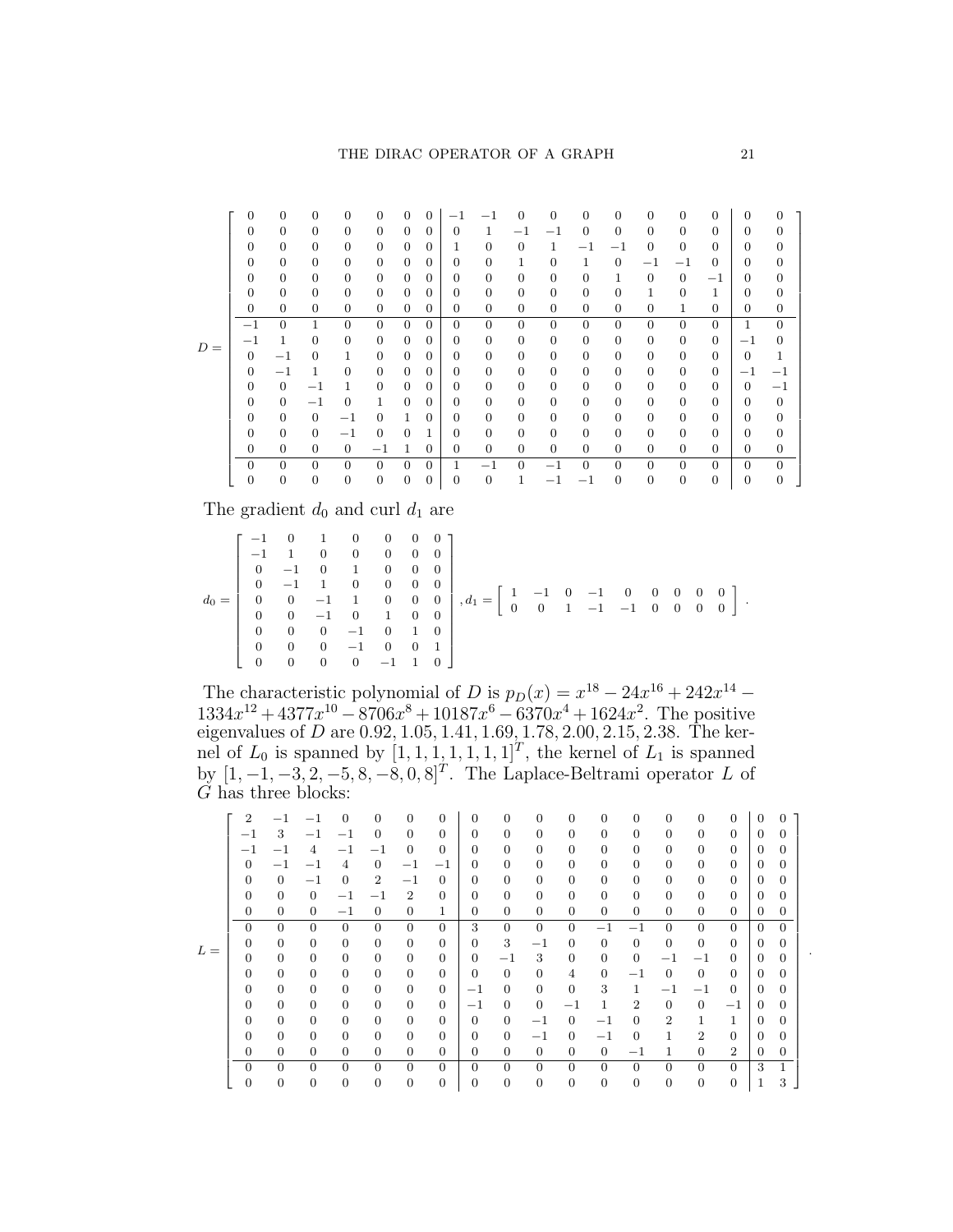The last block  $L_2 =$  $\begin{bmatrix} 3 & 1 \\ 1 & 3 \end{bmatrix}$  acts on functions on triangles. That the diagonal entries are 3 follows from  $\deg_p(x) = L_p(x, x) - (p+1)$  for  $p = 2$  and the fact that there are no tetrahedra so that the degree is zero for every triangle.

### 19. Mathematica code

We illustrate how brief the procedure building the Dirac operator from a graph can be. The source TeX File can be accessed, when opening the source of this file on the ArXiv. Source code to earlier papers can be found on my website.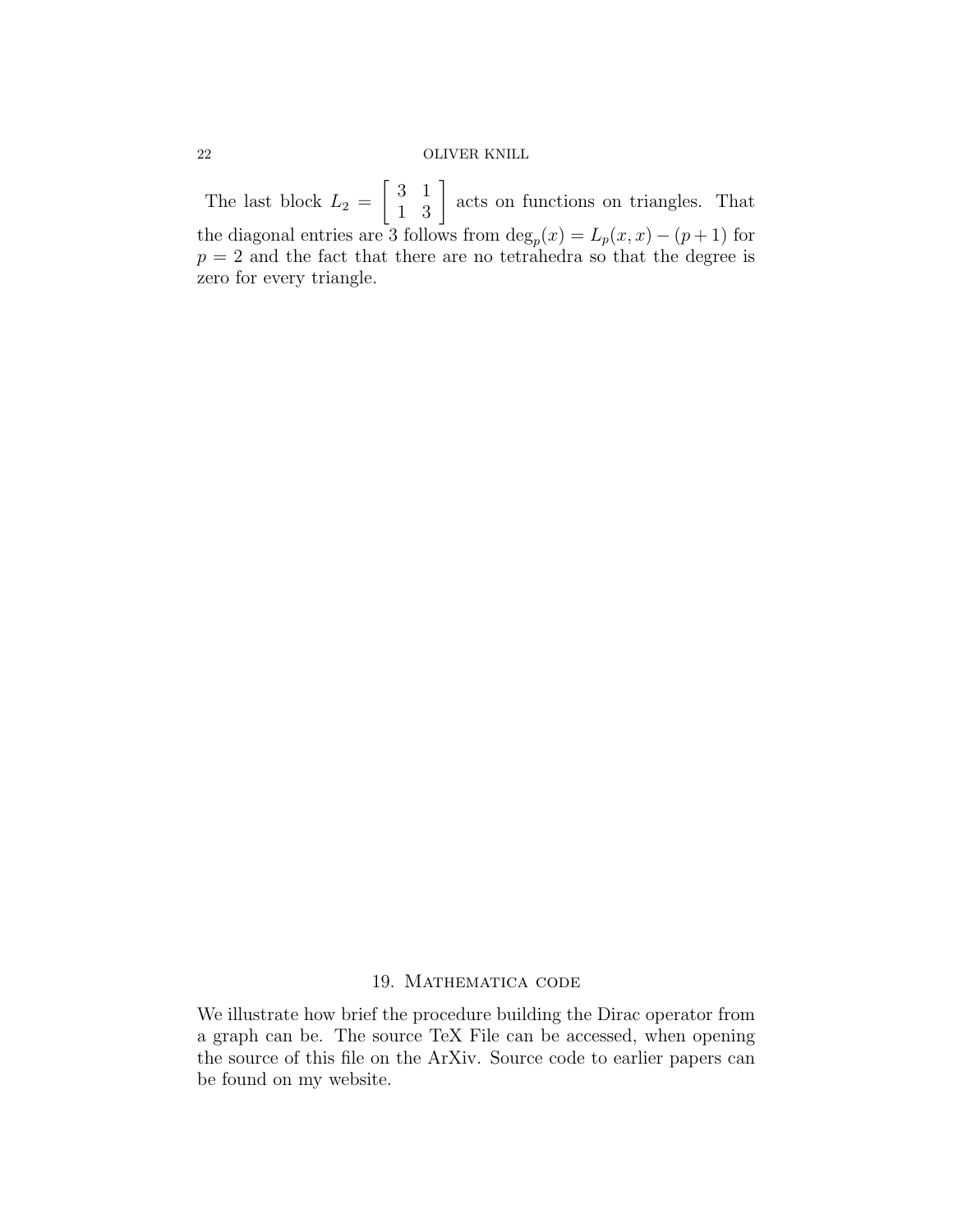```
\overline{a}Cliques [K_-, k_-]: = Module \{n, u, m, s, V=VertexList K], W=EdgeList [K], U, r = \{\}\},s =Subsets [V, \{k, k\}]; n=Length [V]; m=Length [W];
 Y=Table [\{W | [ j , 1 ] ] , W | [ j , 2 ] ] \}, \{ j , \text{Length } [W ] \}; If [k == 1, r = V, \text{If } k == 2, r = Y,\textbf{Do}[\text{u=Subgraph }[\textbf{K}, \textbf{s}[[j]]]; \text{ If } [\textbf{Length }[\text{EdgeList }[\text{u}]] == \textbf{Binomial }[\text{k} , 2],r=Append[r, VertexList[u]]], {j, Length[s]]];r];
Dirac [s_]:=Module [{a,b,q,l,n,v,m,R,t,d},q=VertexList [s]; n=Length [q];
 \texttt{d}=\texttt{Table} \left[ \left\{ \left\{ 0 \right\} \right\}, \left\{ p , n -1 \right\} \right]; \texttt{ } \texttt{l}=\texttt{Table} \left[ \left\{ \right\}, \left\{ p , n \right\} \right]; \texttt{ } \texttt{v}=\texttt{Table} \left[ \texttt{0}, \left\{ p , n \right\} \right]; \texttt{ } \texttt{m}=\texttt{n};\textbf{Do}[\text{If } [m=n, 1] | p] = \text{Cliques } [s, p]; v | p] = \textbf{Length} [1 | p] ];
 \mathbf{If} [v[[p]] == 0, m=p-2]], \{p, n\}]; \mathbf{t} = \text{Sum}[v[[p]], \{p, n\}];b=Prepend [ Table [Sum[v[[p]] , { p, 1, k } ] , \{k, Min[n, m+1] \} ] , 0 ];\texttt{R=Table[0}, \{\texttt{t}\}, \{\texttt{t}\}\}; \;\; \textbf{If} \texttt{[m>0, d[[1]] = Table[0, \{j \text{ , } v[[2]]\}\; , \{\texttt{i}\ , v[[1]]\}\} \, ;\textbf{Do}[\text{d}[[1,j,1][2,j,1]]]] = -1, \{j, v[[2]]\}];\textbf{Do}[\text{d}[[1,j,1][2,j,2]]]] = 1, \{j, v[[2]]\}];Do[ If [m>=p, d[[p]] = \textbf{Table}[0, {j, v[[p+1]]}, {i, v[[p]]}];
     \textbf{Do}[\text{a=1}\,[\,[\,p+1,i\,]\,];\textbf{Do}[\,d\,[\,[\,p\,,i\,,\textbf{Position}\,[\,1\,[\,[\,p\,]]\,,Delete [a, j] [[1, 1]] ]= (-1)^{2} j, \{j, p+1\} , \{i, v[[p+1]]\}] , \{p, 2, n-1\};
 Do[ If [m \geq p, D\mathbf{o}[R[[b[[p+1]] + j, b[[p]] + i]] = d[[p, j, i]],
     \{i, v[[p]]\}, \{j, v[[p+1]]\}]] , \{p, n-1\}];R+Transpose [R];
s={1−>2,2−>3,3−>1,3−>4,4−>2,3−>5,5−>6,6−>4,4−>7};
s=UndirectedGraph [Graph[s]]; DD=Dirac [s]
```
Here is the code to get the dimension

```
\overline{a}USphere [s_-, a_-] := \text{Module}[\{\}, b = \text{NeighbourhoodGraph}[s, a];\textbf{If} \left[ \textbf{Length} \left[ \text{VertexList} \left[ b \right] \right] < 2, \text{Graph} \left[ \left\{ \right\} \right], \text{VertexDelete} \left[ b, a \right] \right] \right];\text{Dim} [ s_- ] := \text{Module} [ \{ v = \text{VertexList} [ s ] , u , n , m , e = \text{EdgeList} [ s ] \}, \text{ V} \text{Let } \text{TextxList} ;n=Length[v]; m=Length[e]; If [n == 0, u = \{\}, u = Table[USphere[s, v[[k]]], \{k, n\}]];\textbf{If} \; [\text{m} == 0, 0, \text{Sum}[\; \textbf{If} \; [\text{Length} \; [\text{VL} \; [\; \text{k} \;]]]] == 0 \, , 0 \, , 1] + \text{Dim} \; [\; \text{u} \; [\; \text{k} \;]] \; ] \; , \; \{ \; \text{k} \; , \text{n} \; \}] \, / \, n \; ] \; ] \; ;Dim [\text{Graph}[\{1->2,2->3,3->1,3->4,4->2,3->5,5->6,6->4,4->7\}]]\frac{1}{\sqrt{2}} \frac{1}{\sqrt{2}} \frac{1}{\sqrt{2}} \frac{1}{\sqrt{2}} \frac{1}{\sqrt{2}} \frac{1}{\sqrt{2}} \frac{1}{\sqrt{2}} \frac{1}{\sqrt{2}} \frac{1}{\sqrt{2}} \frac{1}{\sqrt{2}} \frac{1}{\sqrt{2}} \frac{1}{\sqrt{2}} \frac{1}{\sqrt{2}} \frac{1}{\sqrt{2}} \frac{1}{\sqrt{2}} \frac{1}{\sqrt{2}} \frac{1}{\sqrt{2}}
```
✝ ✆

#### **REFERENCES**

- [1] F. Josellis and O. Knill. A Lusternik-Schnirelmann theorem for graphs. http://arxiv.org/abs/1211.0750, 2012.
- [2] O. Knill. The dimension and Euler characteristic of random graphs. http://arxiv.org/abs/1112.5749, 2011.
- [3] O. Knill. A graph theoretical Gauss-Bonnet-Chern theorem. http://arxiv.org/abs/1111.5395, 2011.
- [4] O. Knill. A discrete Gauss-Bonnet type theorem. Elemente der Mathematik, 67:1–17, 2012.
- [5] O. Knill. A graph theoretical Poincaré-Hopf theorem. http://arxiv.org/abs/1201.1162, 2012.
- [6] O. Knill. An index formula for simple graphs . http://arxiv.org/abs/1205.0306, 2012.
- [7] O. Knill. On index expectation and curvature for networks. http://arxiv.org/abs/1202.4514, 2012.
- [8] O. Knill. The McKean-Singer Formula in Graph Theory. http://arxiv.org/abs/1301.1408, 2012.
- [9] O. Knill. The theorems of Green-Stokes,Gauss-Bonnet and Poincare-Hopf in Graph Theory. http://arxiv.org/abs/1201.6049, 2012.